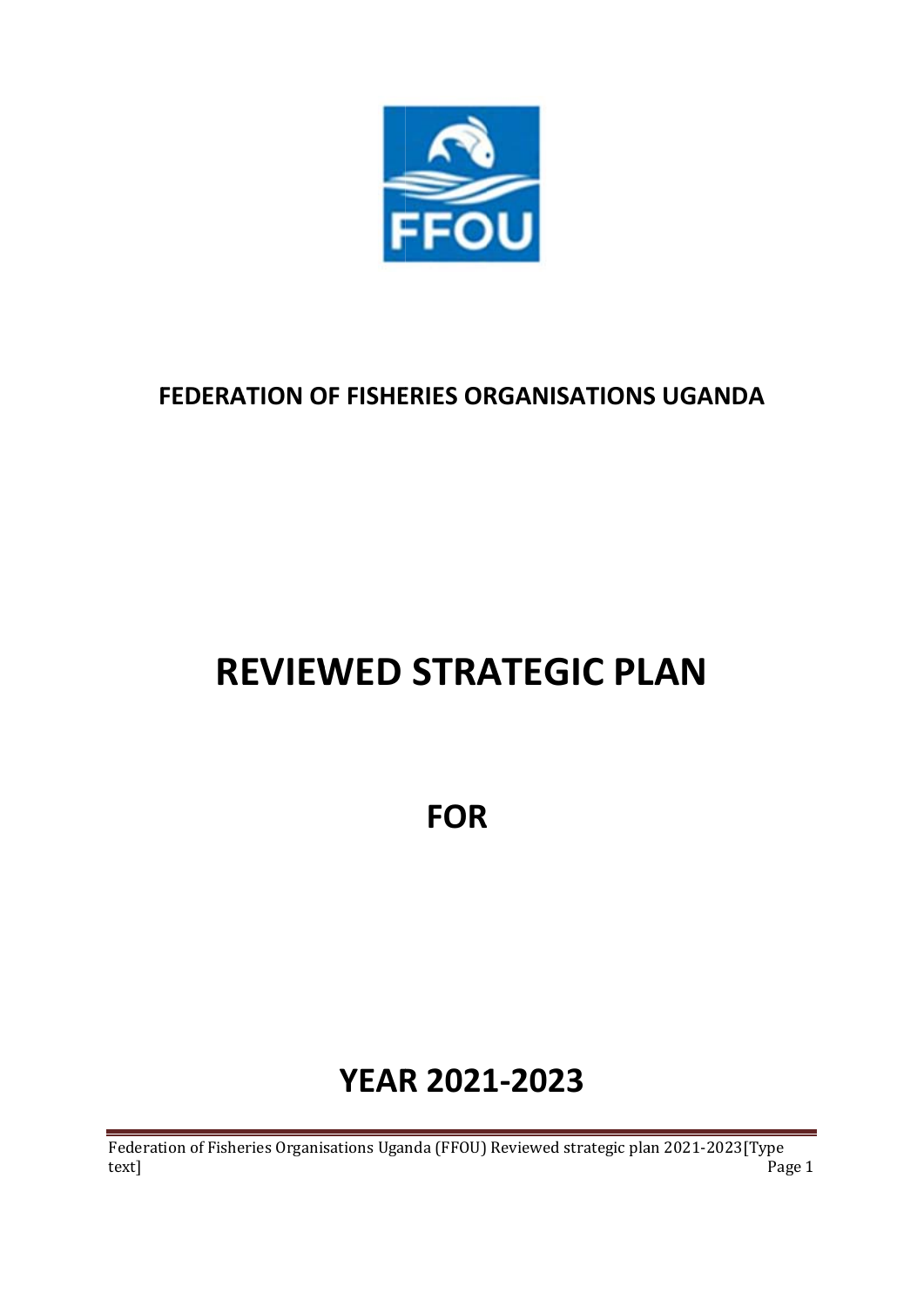# **Table of contents**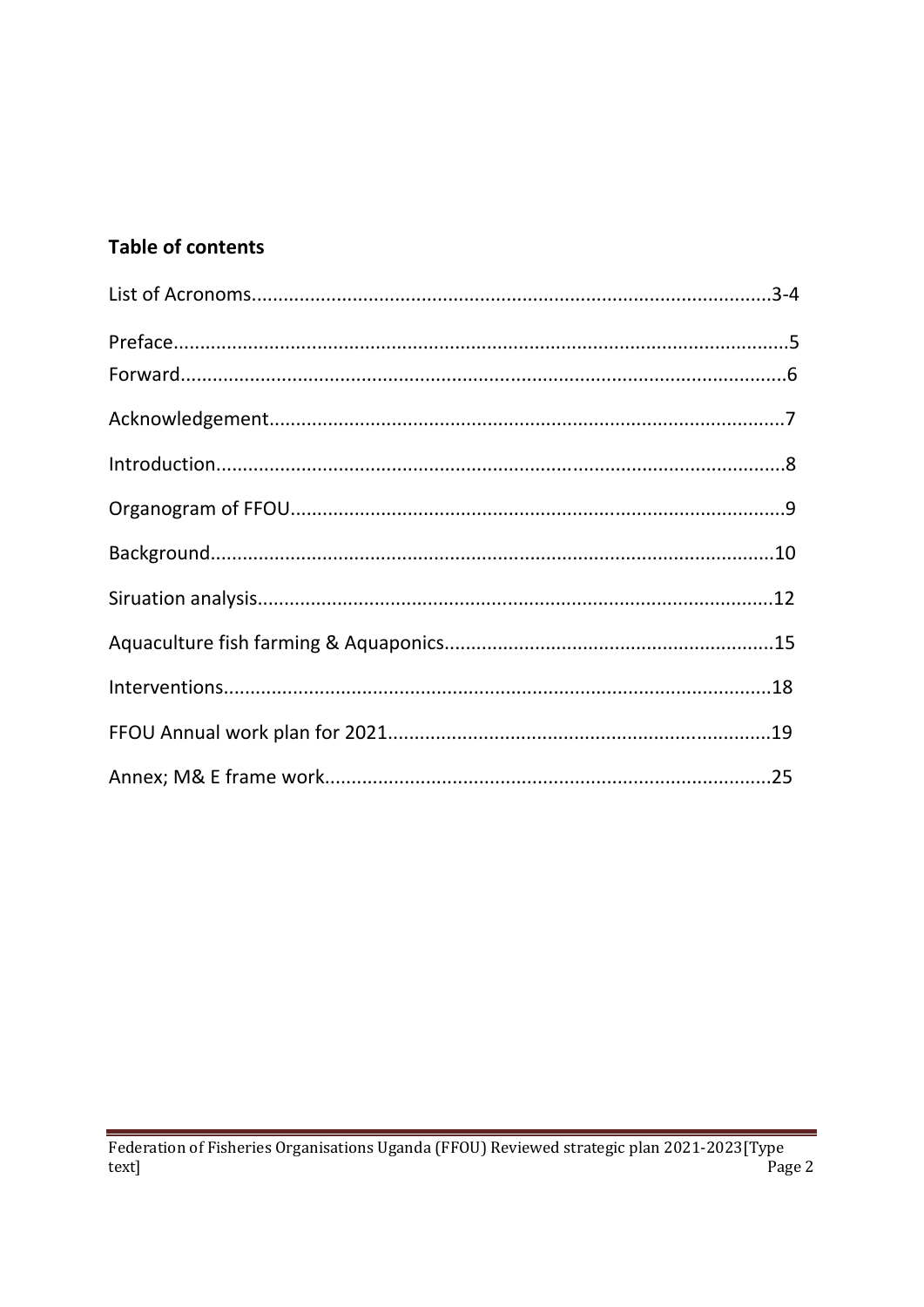# **Int LIST OF ACRONOMS**

- **DFOs** District Fisheries Officers
- **FAO**  Food and Agriculture Organisation
- **FFOU** Fisheries Organisations of Uganda.
- **CBOs -** Community Based Organisations.
- **CFMC -** Community Fisheries Management Committee.
- **DFR -** Department of Fisheries Resources.
- **FLCs -** Fish Landing Centres.
- **FIRRI -** Fisheries Resources and Research Institute.
- **FTI** Fisheries Training Institute.
- **GOU -** Government of Uganda.
- **LVEMP** Lake Victoria Environnemental Management Project.
- **LVFO** Lake Victoria Fisheries Organization.
- **MAAIF -** Ministry of Agriculture, Animal Industries and Fisheries.
- **MGLSD -** Ministry of Gender, Labour and Social Development.
- **MCS -** Monitoring Control and Surveillance.
- **NEMA** National Environmental Management Authority.
- **FFOU** Federation of Fisheries Organisations Uganda
- **UFFCA –** Uganda Fisheries and Fish Conservation Association
- **HIV/AIDS** Human immune virus/ acquired Aids Syndrome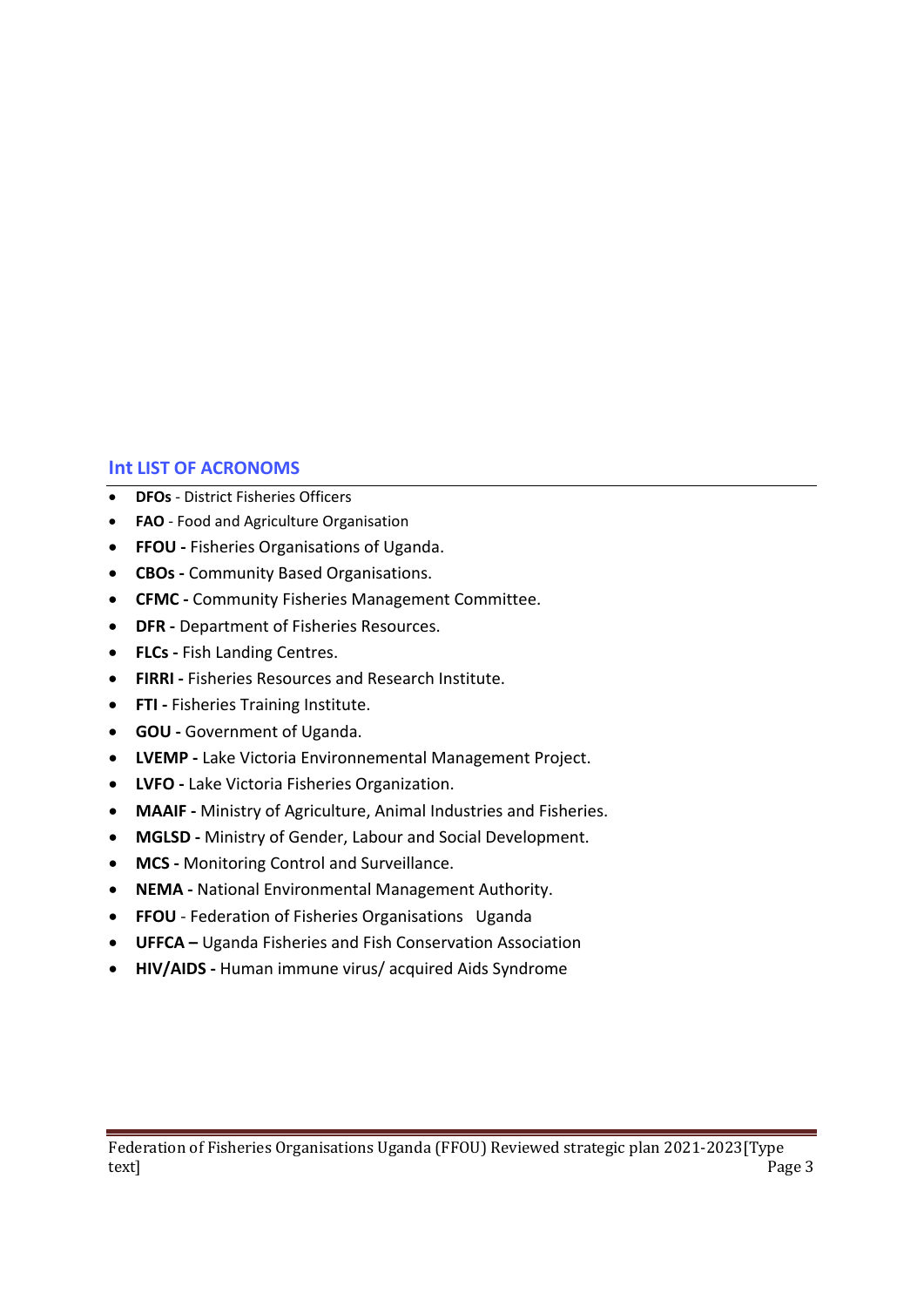- **HR** Human Resource
- **CB -** Capacity building
- **SP -** Strategic Planning
- **WATSAN** Water and Sanitation
- **SDG -** Sustainable Development goals
- **WASH -** Water, Sanitation and Hygiene.
- **LS -** Landing sites.
- **CSO** Civil society organisation.
- **UFIROT** Uganda Fishing Industry Rescue Operation Team
- **NBAU** National Baria's Association Uganda Limited
- **HFTBAU** Historical Fishers and Traders (Bakasangwawo) Association Uganda
- **LAFTTA** Lake Albert Fish Traders and Transporters Association
- **UIFSA -** Uganda Intergraded Fish Supplier's Association
- **KAFIMOCS**  Kampala Fishers and Fish Mongers Cooperative Society
- **LAAFEA -** Lake Albert Association Of Fishers And Environmental Association
- **LAMLFPA -** Lake Albert Mukene and Lagago Fishers Processors' Association
- **BFMCSO -**Busia Fish Monger's Cooperative Society
- **BFMA -**Busia Fish Mongers' Association
- **UFMTA -** Uganda Fish Mow Traders Association
- **TFG -**Twejwenge Fisher's Group
- **KAFIA -**Kalangala Fishing Association
- **KAFFO -**Kalangala Fisheries Forum
- **NAFFIMOCOS** Namabere Fishers and Fish Mongers Cooperative Society
- **AAA -** Africa Aquaponics Association
- **AACOFFCSO -** Africa Aquaponics Community Fish Farmers Cooperative Society
- **BAWSSFP -**Busega Association of Women Small Scale Fish Traders And Processing
- **KWFPA -**Kiyindi Women Fish Processors Association
- **MPWFC -**Masindi Port Women Fishing Community
- **NLSYFSCCSO -**Ntoroko Landing Site Youth Fishing Savings and Credit Cooperative Society
- **NTMFA –**NyendoTwegate Market Fisher's Association
- **MAWOFCDA -**Masaka Women Fishing Community Development Association
- **GBLCFA -** Greater Busoga Lake Victoria Fisheries Association
- **BAWSSTP Bugula Association of Women Small Scale Fish Trade and Processing**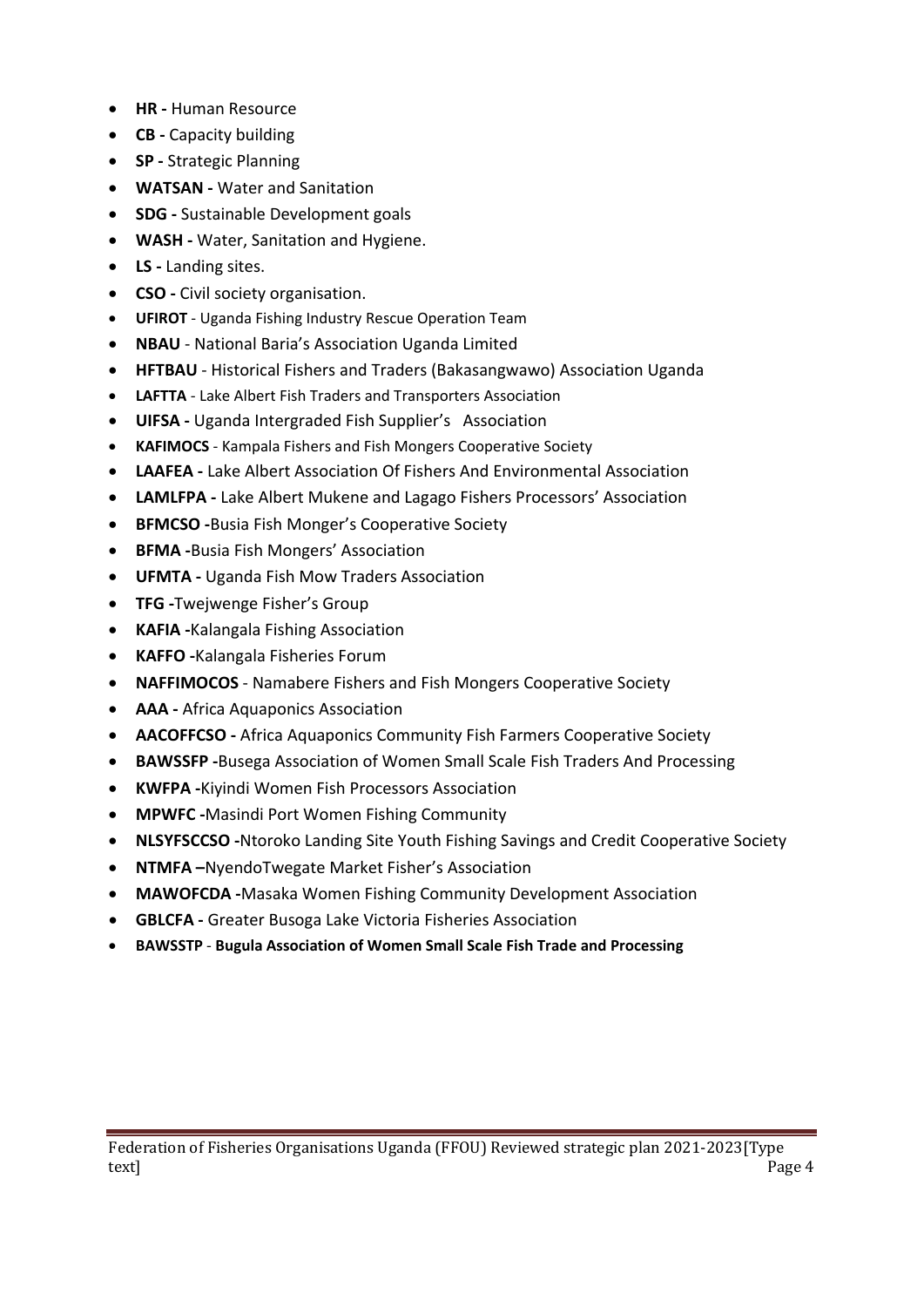### **PREFACE**



Uganda has registered modest achievements in revitalizing the shery sub sector. This has been largely attributed to concerted fforts right from development partners, bilateral, Civil Society rganisations (CSO) and above all, political guidance and pmmitment. While acknowledging the successes in the fisheries ab sector, we must recognize the challenges ahead. There are aring gaps in service coverage for both inland fishing and fishing deep water bodies. Prevalence rate is still significantly high in the urban areas almost twice compared to rural areas. Hence tere should be no room for complacency in fighting illegal fishing and environmental protection.

The intricate relationship between inland fishing and fishing in deep water bodies poses a serious challenge to development efforts at household, community and national levels since most of the affected population falls within the productive age group.

This Federation of Fisheries organizations Uganda (FFOU) Strategic Plan has been developed with wider consultation of key stakeholders and in particular the member associations, rural local leadership that held to identify key strategic issues that have highlighted for action in this strategic plan.

The strategic plan is elaborate and provides a platform for scaling up the challenges facing the fisheries sub sector in Uganda. We acknowledge the support of all who participated in the development of the strategic plan. Special thanks go to GIZ CUSP office which funded this very important activity.

I wish to take this opportunity to call upon all rural leaders and member associations in the country, within their mandates and capacities, to use this strategic plan, develop and implement programs to contribute towards our goal of promoting actions that contribute to limiting the illegal fishing and alleviating the social and economic impact of the rural fishing communities in Uganda.

Together we share the challenge.

Mr. Kanyana Ezra **President**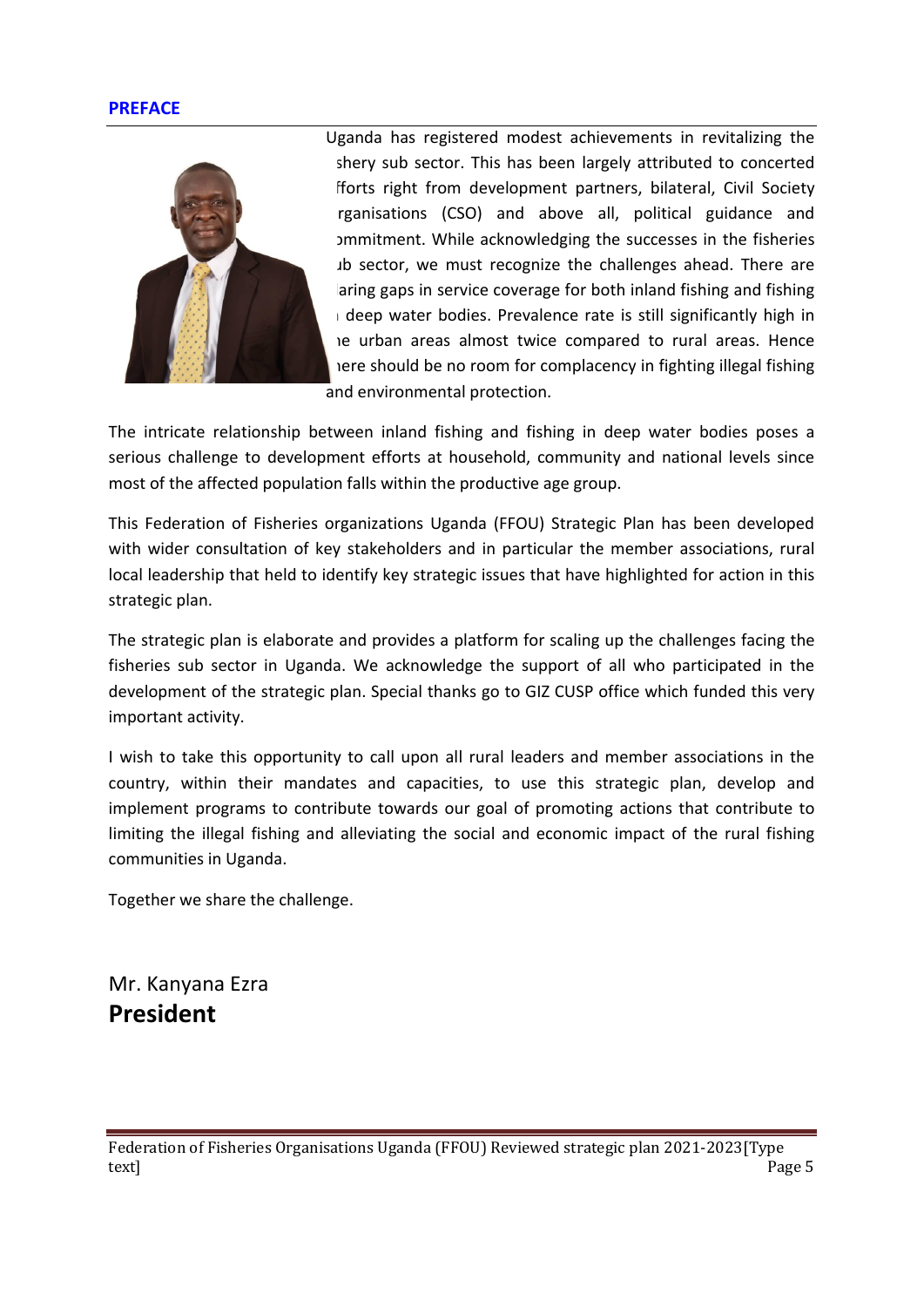### **FORWARD**



The Federation of Fisheries organizations Uganda (FFOU) was launched in 2017 with the support of members contribution in order to enhance the capacity of local authorities to respond to the effects of illegal fishing and environmental protection on the rural populations they serve. This was done upon realization of the critical role rural leaders in fishing communities should play in community mobilization and advocacy. Since its inception, FFOU has proven that Good Governance towards a successful rural fishing communities' response, but it was also realized that the efforts needed to be scaled up and much more widely

applied throughout all rural fishing community setting.

Accordingly, FFOU strategic plan is to guide the implementation of rural fishing communities' response to the illegal fishing and environmental protection in the next coming years. The Strategic Plan is also expected to act as a resource mobilization tool. Among the objectives set for FFOU to strengthen its coordination role in up-scaling and enhancing the rural fishing community response.

The strategic plan conforms to the national strategy in the management of Illegal fishing and environmental protection in rural fishing communities and specifically addresses the National Strategic Framework for illegal fishing and environmental protection activities in Uganda to strengthen the national capacity to respond to illegal fishing and environmental protection in Uganda. In this regard, FFOU intends to focus on developing the competencies, systems and procedures of rural authorities for effective response to rural illegal fishing and environmental protection at the local community level.

In the implementation of this strategic plan, GIZ and other partners will support FFOU to forge strategic partnerships and collaboration with other key stakeholders such as development partners; Line Ministries; District councils and Civil Society Organizations (CSOs) for effective rural illegal fishing and environmental protection response at the National level.

During this period, FFOU will work with relevant government institutions including rural fishing centres and other partners, to legalise fishing in various policy frameworks and will contribute to further understanding of Macro-Economic Impact of the Fishing industry. FFOU will share with its partners and stakeholders lessons learned and best practices from elsewhere to partner together with FFOU, support the efforts of Local Government to increase efficiency and effectiveness of the fisheries sub sector response.

I would like to thank all member associations who joined FFOU in supporting the development of this Strategic Plan and hope that all other development partners, Donors and Bilateral Agencies will show their recognition of the important role FFOU play by providing resources to support implementation of the strategic plan.

Finally, I urge all member associations and rural authorities to actively take part in addressing illegal fishing and environmental protection in their local communities though the framework that strategic Plan provides.

Federation of Fisheries Organisations Uganda (FFOU) Reviewed strategic plan 2021-2023[Type text] Page 6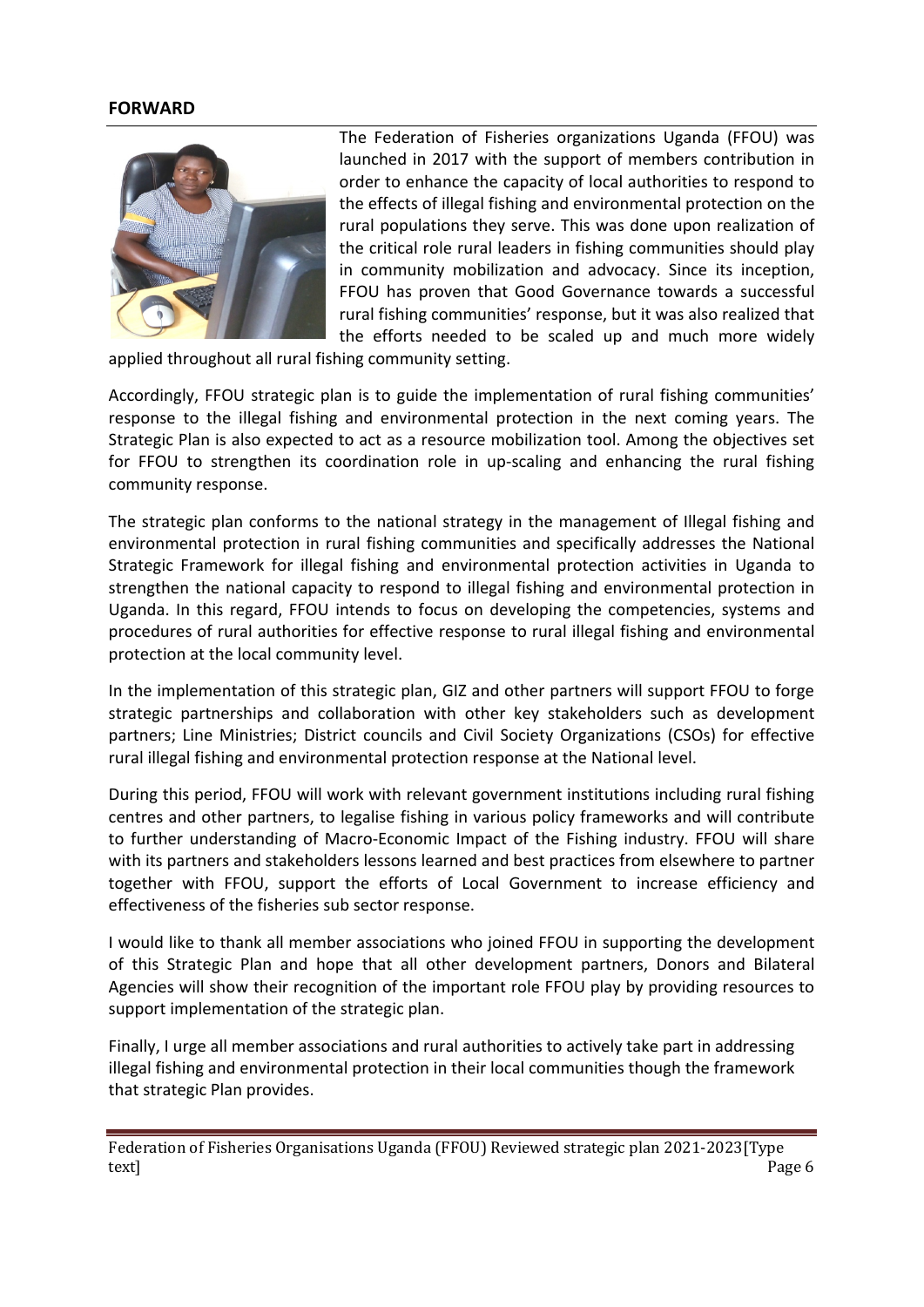This Strategic plan would never been a successful without the support of various partners. Thus, the Federation of Fisheries organizations Uganda (FFOU) Wishes to acknowledge their contribution and support to ensure its final development.

We recognize the efforts of our partners GIZ RFBCP Jinja office working together with FFOU to make a difference in the rural fishing community. Special recognition goes to GIZ- CUSP Uganda Nakasero Office which funded all regional conferences and participated actively in the development of this strategic plan.

FFOU would also like to acknowledge the technical assistance rendered by Silke Kabagambe, Verena Bruegelmann Herbert Wamagale, FFOU Technical Team and consultants who worked hard during the process of developing and compiling this strategic plan.

Finally, we wish to thank and congratulate all FFOU member associations, Rural Fishing Authorities and all District stakeholders including DFOs in their various capacities for their active participation in the development of this Strategic Plan.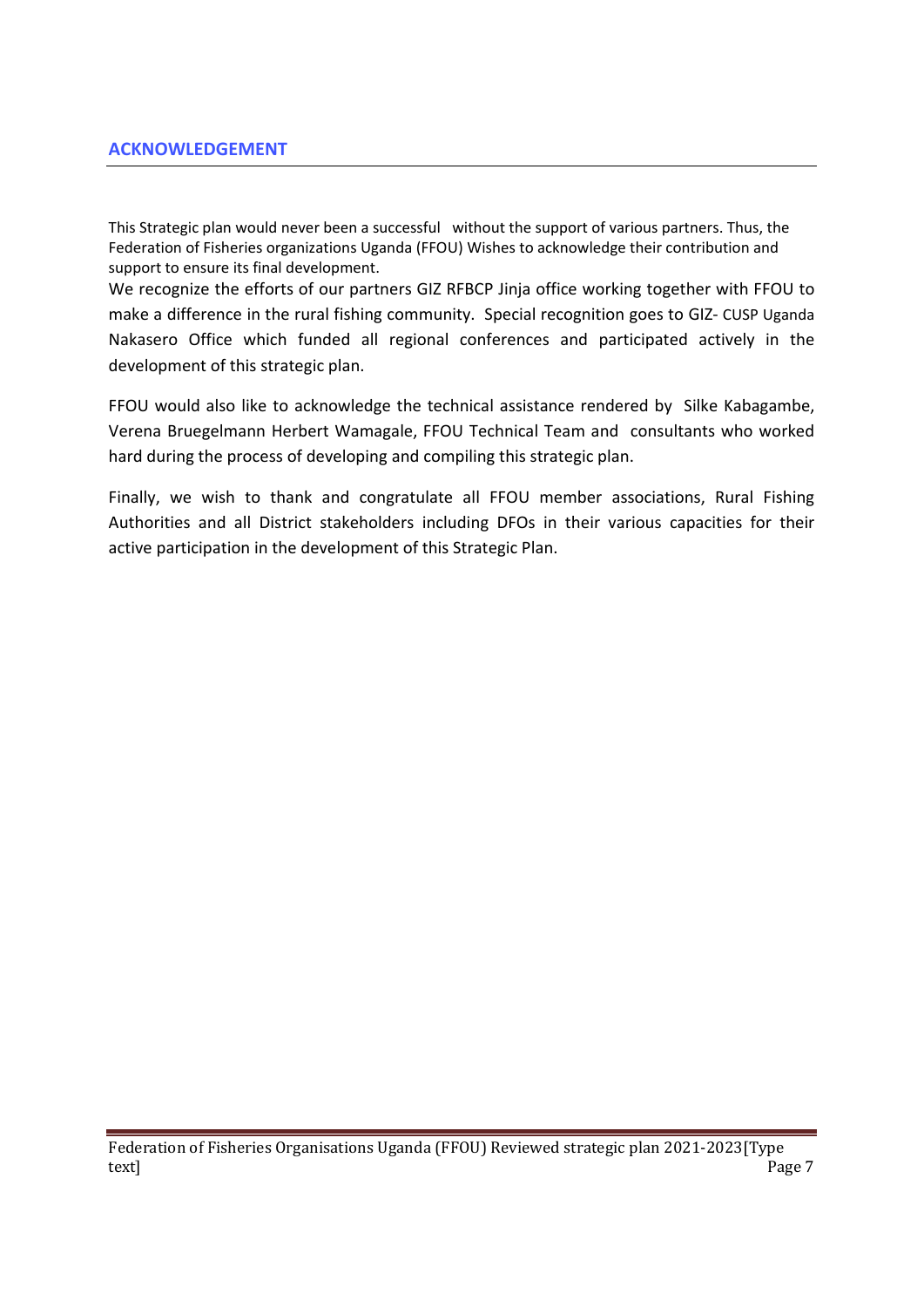### **Introduction**

Federation of Fisheries Organizations Uganda (FFOU) is anon Profit Making Organization Umbrella body for all non-state actors in Fisheries Subsector initially formed by Twenty Five (25) member Fisheries Associations including Aquaculture/ Aquaponics and Seven (7) Co-operative Societies which brought together all Community Fisheries Businesses for bargaining power, advocacy and to ensure selfmonitoring(quality and compliance),protecting the environment around lake shores, promote safe water bodies, sanitation,and responsible fishing while promoting the sustainable development goals (SDGS) set by the United Nations to eradicate poverty,hunger,illiteracy and diseases.

Currently, FFOU has grown to a total number of eighty five (85) member associations. This gives the organisation opportunity to coordinate and build capacity of their membership for a viable fisheries subsector.

FFOU works with strategic partners such as GIZ Responsible Fisheries Business Chain Project (RFBCP)- Uganda, Food and Agricultural Organizations (FAO Uganda), Directorates of Fisheries Under the Ministry of Agriculture, Animal Industry and Fisheries (MAAIF), Uganda Co-operative Alliance and Uganda Fisheries and other national associations within the region to promote responsible fishing by guiding its members to comply with an agreed ethical code of conduct to observe the fishing standards and the national laws all through the work process.

The Federation of Fisheries Organizations Uganda-FFOU is owned and governed by Ugandan Community Fishers, Traders and Processors (Women and Youth)officially launched by HE the Vice President of the Republic of Uganda Edward Ssekandi Kiwanuka on 26th June 2017,fully recognized and legally registered by Ministry of Justice and Constitutional Affairs operating under Uganda Registration Services Bureau (URSB) No. 80020000212469 to ensure the implementation of its objectives as well as other concerns that either positively or negatively affect their members.

In order to be in touch with its grass root membership, FFOU developed an organizational structure where members are effectively represented in the decision making process and networking. District and regional coordinators have been put in place to enable information flow and to generate reports to the national head office for incorporation of members' needs into overall organizational programmes and Activities.

Federation of Fisheries Organisations Uganda (FFOU) Reviewed strategic plan 2021-2023[Type text] Page 8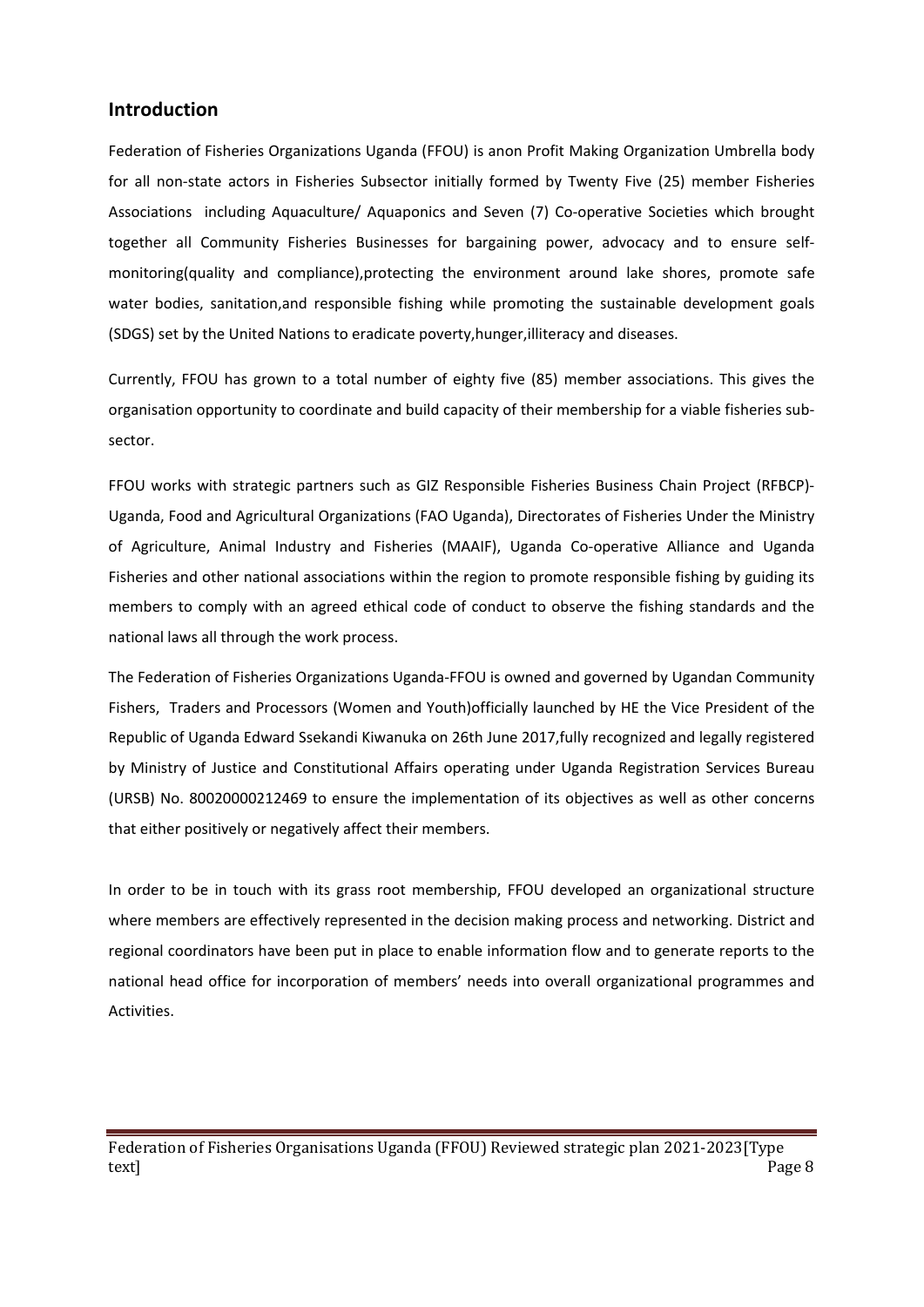Figure1.0 Showing the Organogram of FFOU as approved December, 2020



Federation of Fisheries Organisations Uganda (FFOU) Reviewed strategic plan 2021-2023[Type text] Page 9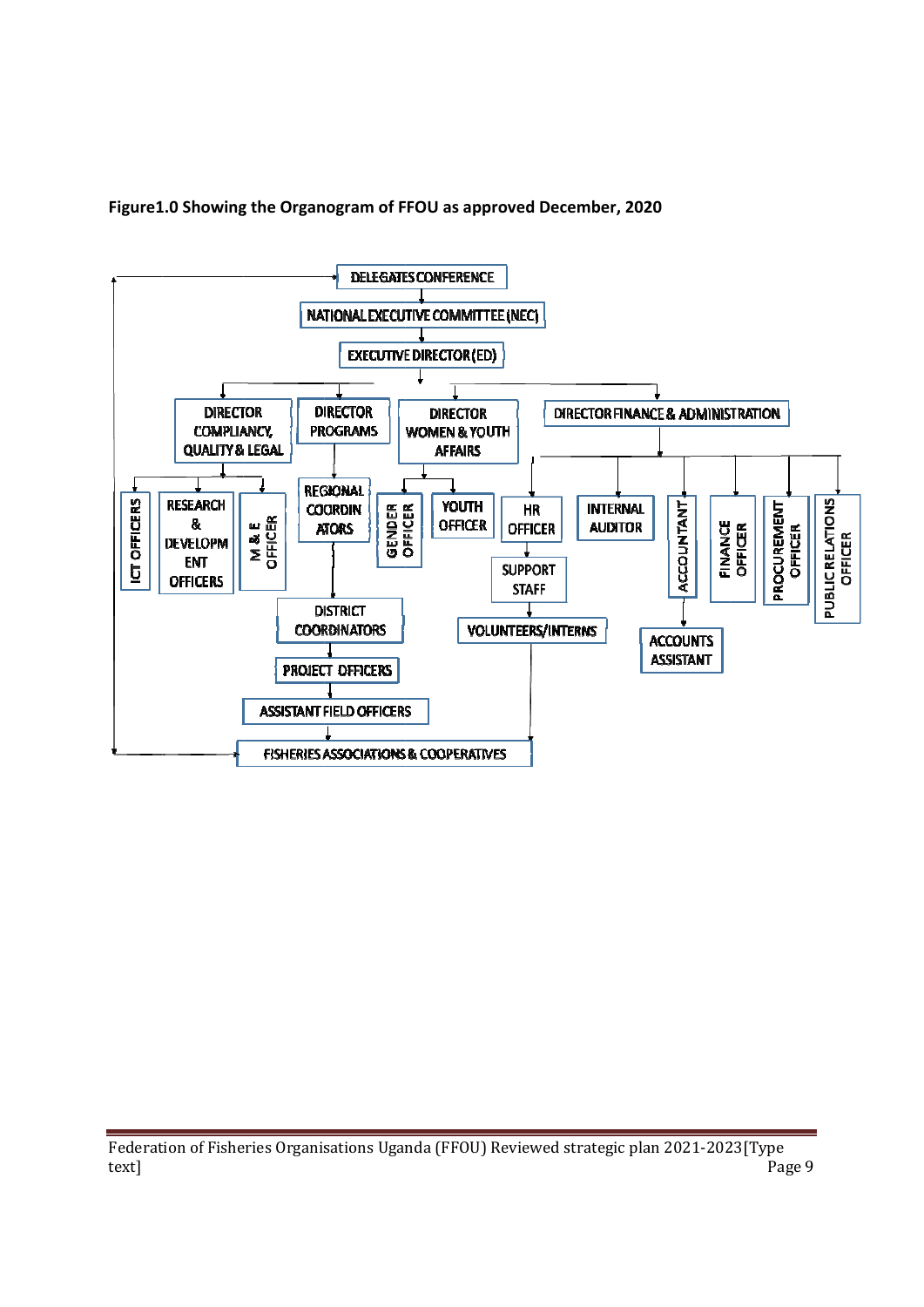### **Background**

Having engaged with GIZ-RFBCP(Responsible Fisheries Business Chain Project) in 2017and agreed to work together on the Abavubi Fisher Mobile Application Project, FFOU was introduced to CUSP (Civil Society in Uganda Support Programme); a component of the GIZ programme "Strengthening Governance and Civil Society in Uganda".

In March 2019, CUSP conducted an Organisational Capacity Assessment exercise which aimed at identifying areas that the two parties could work together to strengthen FFOU's capacity to serve its members.

Through the above exercise, a number of areas were identified and these included Strategic plan Review, regional consultations with FFOU members in respect to the organisational structure review, filing system, resource mobilisation, Monitoring and Evaluation strategy.

Among the above areas, strategic plan review started with a workshop in December 2019 supported by CUSP to guide FFOU Team on key aspects to consider in the development of an organisational strategic plan. The overall goal was to make the planning more focussed and see what could be realistically implemented in the remaining time. The review process has been ongoing since 2020 though with an effect of Covid-19 pandemic that slowed down the process.

The original strategic plan was developed in 2018 to be implemented in five (5) year that's; 2019-2023, which also started by consultations with members in different parts of the country to establish their needs. However, the need for its review was realised as a result of assessing the strategic objectives and activities thereof to create a positive impact in terms of solving the identified challenges to the members.

With resumption of work from Covid-19 lockdown in June2020, FFOU engaged CUSP to devise a new implementation approach to the regional Consultation meetings. In the month of October, 2020 ten (10) meetings took place with a maximum number of twenty (20) participants per meeting in the Districts of Masakaat Malembo Landing Site, Bukakata, Kalangala, Ntoroko, Pakwach, Masindi, Soroti, Busia, Lugazi and Kampala. These were organized and conducted by FFOU team of seven staff with different roles to perform during the consultations. Besides seeking members' view in regard to the revised organizational structure, regional consultations

Federation of Fisheries Organisations Uganda (FFOU) Reviewed strategic plan 2021-2023[Type text] Page 10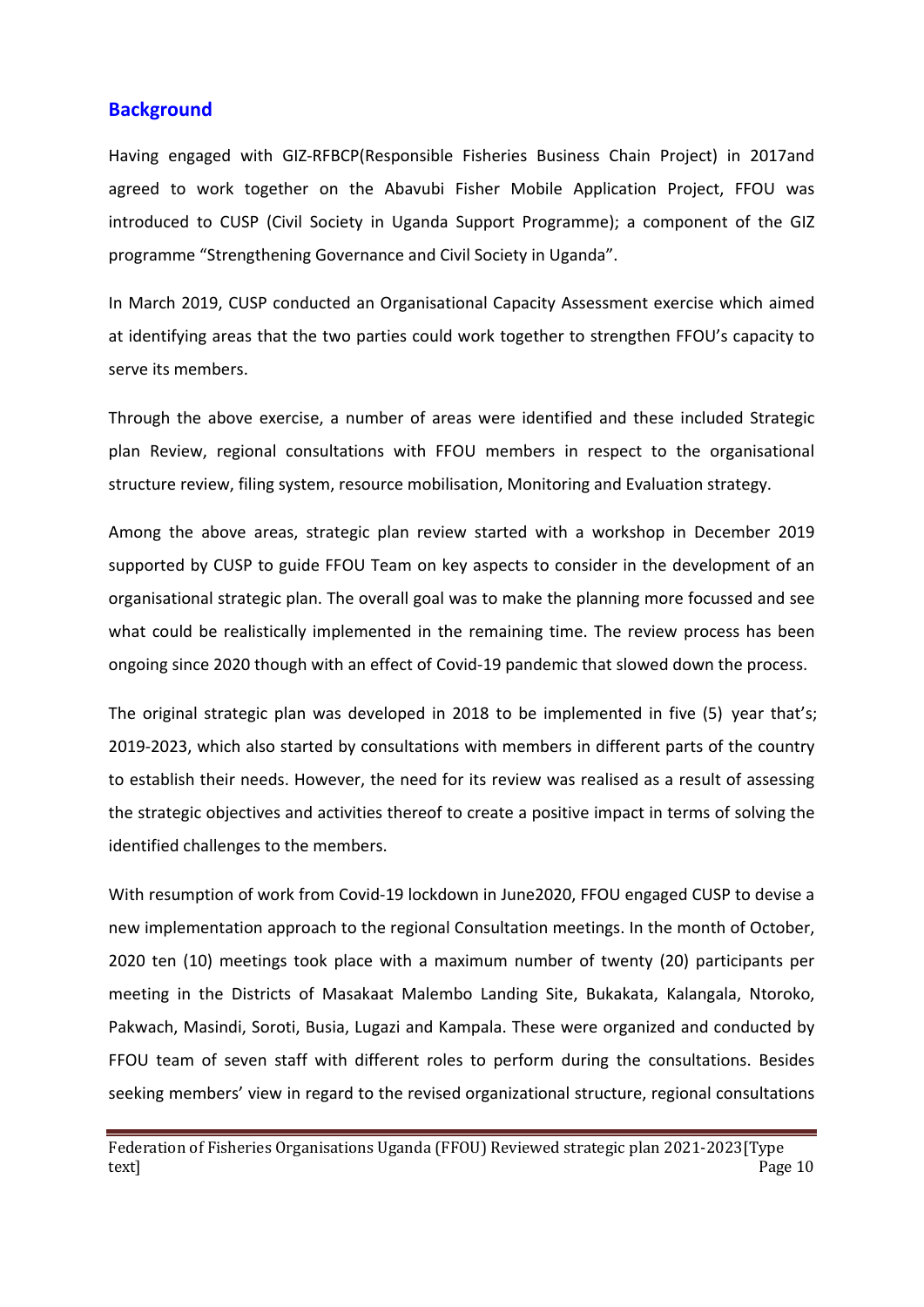also aimed at getting members' needs so as to incorporate them into the strategic plan under review

In the review workshop in 2019, FFOU vision, mission and core values were not reviewed and remained the same. The focus was laid on revising the strategic objectives and key interventions, reflecting on the current problems and the progress made. As a result, the strategic objectives were revised as well as the key interventions for the remaining period 2021-2023.

# **1.1. Vision**

To be the leading national Fisheries Federation in coordinating sustainable and ethical fishing practices in Uganda.

# **1.2. Mission**

To promote ethical fishing practices and sustainable development of the fisheries sector in Uganda for improved livelihood the alleviation of poverty and contribution to the food basket.

# **1.3 FFOU Core Values**

The following values guide the work of the Federation of Fisheries Organizations Uganda;

- **Integrity** Integrity is the foundation on which FFOU builds its relationships, honesty, loyalty and dependability with partners, co-workers, and stakeholders.
- **Efficiency and Effectiveness** FFOU aims at obtaining the best possible outcome in the least wasteful manner by maintaining dynamic, relevant policies and procedures while consistently supporting quality workforce.
- **Accountability** FFOU values the ability of our staff and organization to honour our commitments, to clients and to each other. We take ownership of our work and promptly correct mistakes to the greatest extent possible.
- **Professionalism** FFOU is committed to innovation and excellence in service, putting in mind quality, respect, confidentiality and privacy, protection of intellectual property rights, technical literacy, stewardship, and social obligations.

Federation of Fisheries Organisations Uganda (FFOU) Reviewed strategic plan 2021-2023[Type text] Page 11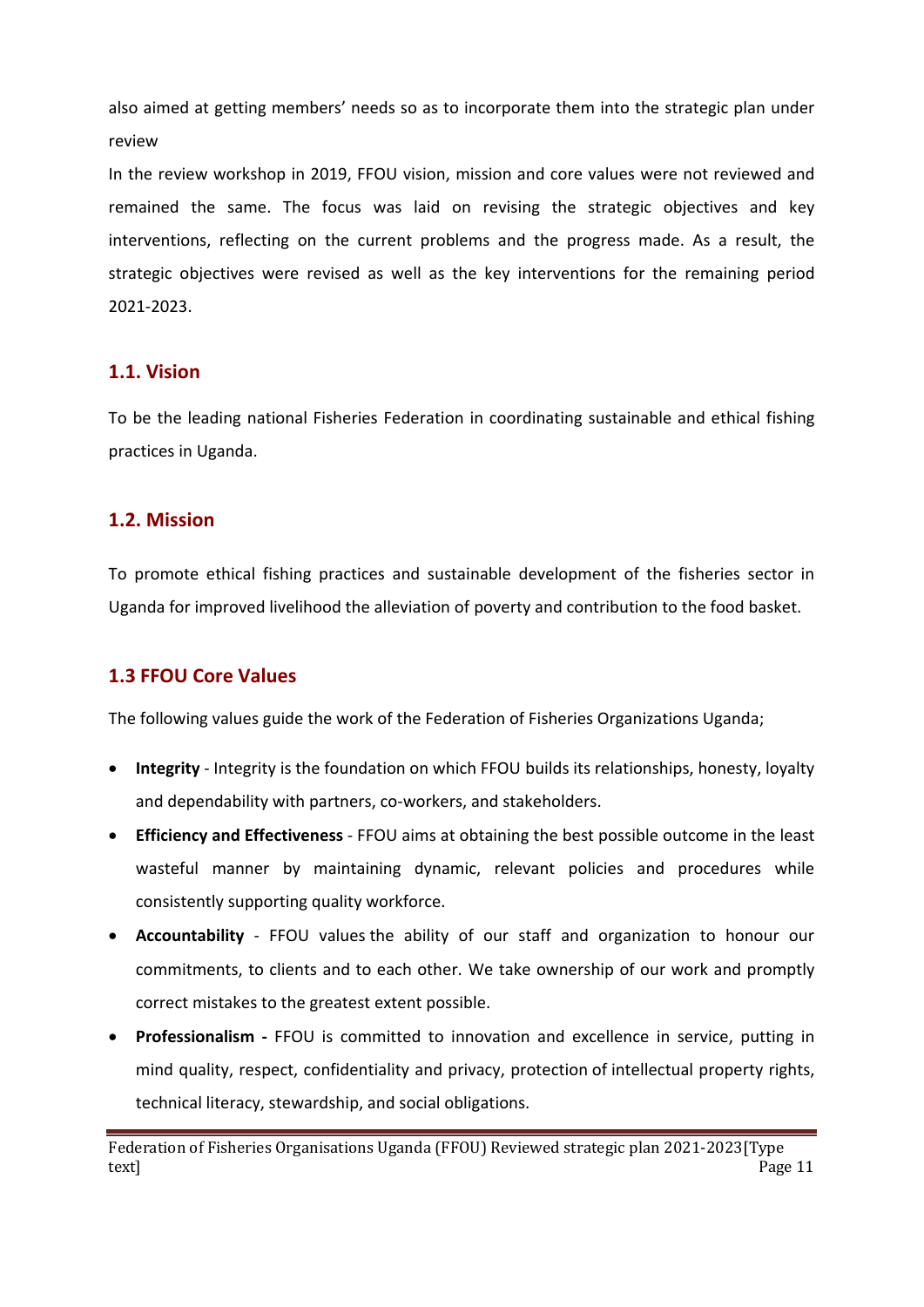# **Situation analysis**

In addition to what was done to prepare the strategic plan in 2018, a problem analysis was conducted with FFOU members in a review workshop in December 2019.

# **2.0. Membership, partnerships and affiliations**

FFOU's core membership structure looks at associations, cooperative unions and other community-based organized groups within the sub-sector for fisher communities, local traders, aquaculture fish farmers, processors and exporters, all based on mutual roles, interests and expectations.

Partnerships extend to various levels from Government instrumental bodies, research institutions, and management & development organizations to Donor/funder organizations.

Affiliations are intended for sharing ideas, experiences with related organizations outside our geographical area of operation or those with in the geographical scope that support or contribute to development of the sub-sector but not directly involved in fisheries activities.

# **2.1Functionality Analysis**

FFOU's functional structure aims at coordination, promotion, advocacy, sensitization, training and resource mobilization, as applied to interventions accordingly at both local and national levels.

FFOU works with local associations and other fisher community-based groups at landing sites as well as District Fisheries Officers (DFOs) and other Government representatives that constitute the key stake holders in the sector National wide.

The scope of membership on all lakes in Uganda, streaming into Government, Partnership with fisheries institutions, communities and value chain actors as well as affiliations to non-fisheries support functions define the functionality of FFOU at a glance.

Federation of Fisheries Organisations Uganda (FFOU) Reviewed strategic plan 2021-2023[Type text] Page 12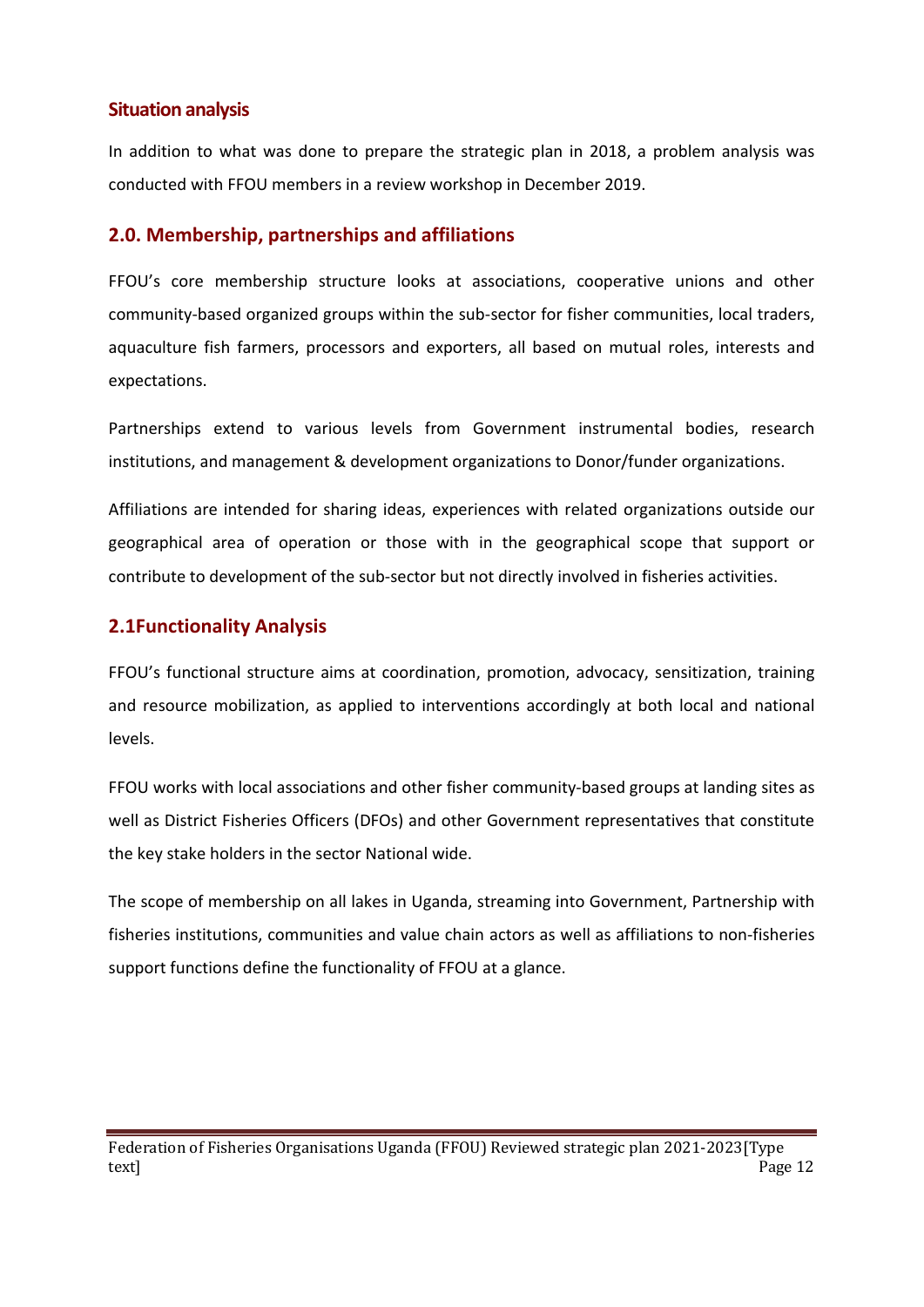# **2.2. SWOT analysis.**

### *Strengths:*

- The current Membership that supports the organization to execute its mandate.
- Membership diversity (both in wild fishery and aquaculture)
- Committed staff with vast knowledge on the needs of the fisheries community
- **EXECT** Smooth coordination with various stakeholders in the industry

### *Weaknesses:*

- Limited resources to execute its mandate.
- **The Registered FFOU membership percentage is still less than the targeted National** wide coverage.
- Limited organizational capacity in terms of policy environment and systems

### *Opportunities:*

- Export growth through improved market strategies, better product quality and value adding.
- Improved sustainability of catch through improved mapping, demarcation and conservation of critical habitats.
- **The existing technology in fish farming (aquaculture & aquaponics) that can be exploited** for increased membership
- **The industry is still virgin to provide a strategic planning for its development**

### *Threats:*

- Climate change that may cause water level changes and variations in weather as well as flow rates thereby causing loss of bleeding habitats.
- **Environmental degradation from pollution and increase mining sediment.**
- Damping, land conversion and deforestation.
- Increased pressure on the resource due to economic and population growth factors.

# **2.3Strategic Intervention -Problem Analysis**

# **2.4.1 Legislations, policy enforcement and Human rights.**

| <b>Problems</b>                                                                                  | Root causes                                                                                           | <b>Consequences</b>                                                                                                            |  |  |  |
|--------------------------------------------------------------------------------------------------|-------------------------------------------------------------------------------------------------------|--------------------------------------------------------------------------------------------------------------------------------|--|--|--|
| Inappropriate arrests of<br>$\blacksquare$<br>the fishers by Law<br>enforcement teams.<br>(UPDF) | Illegal fishing<br>$\blacksquare$<br>■ Lack of legal officers to<br>advocate for violated<br>victims. | Decrease in income.<br>$\blacksquare$<br>Increased bribery.<br>Ξ<br>Increased number of<br>$\blacksquare$<br>school drop outs. |  |  |  |
| Child labour and<br>$\blacksquare$ .<br>exploitation.<br>Sexual harassment and<br>$\blacksquare$ | ■ Lack of law awareness<br>and enforcement.                                                           | Deaths and increase in<br>$\blacksquare$<br>HIV/AIDS spread.                                                                   |  |  |  |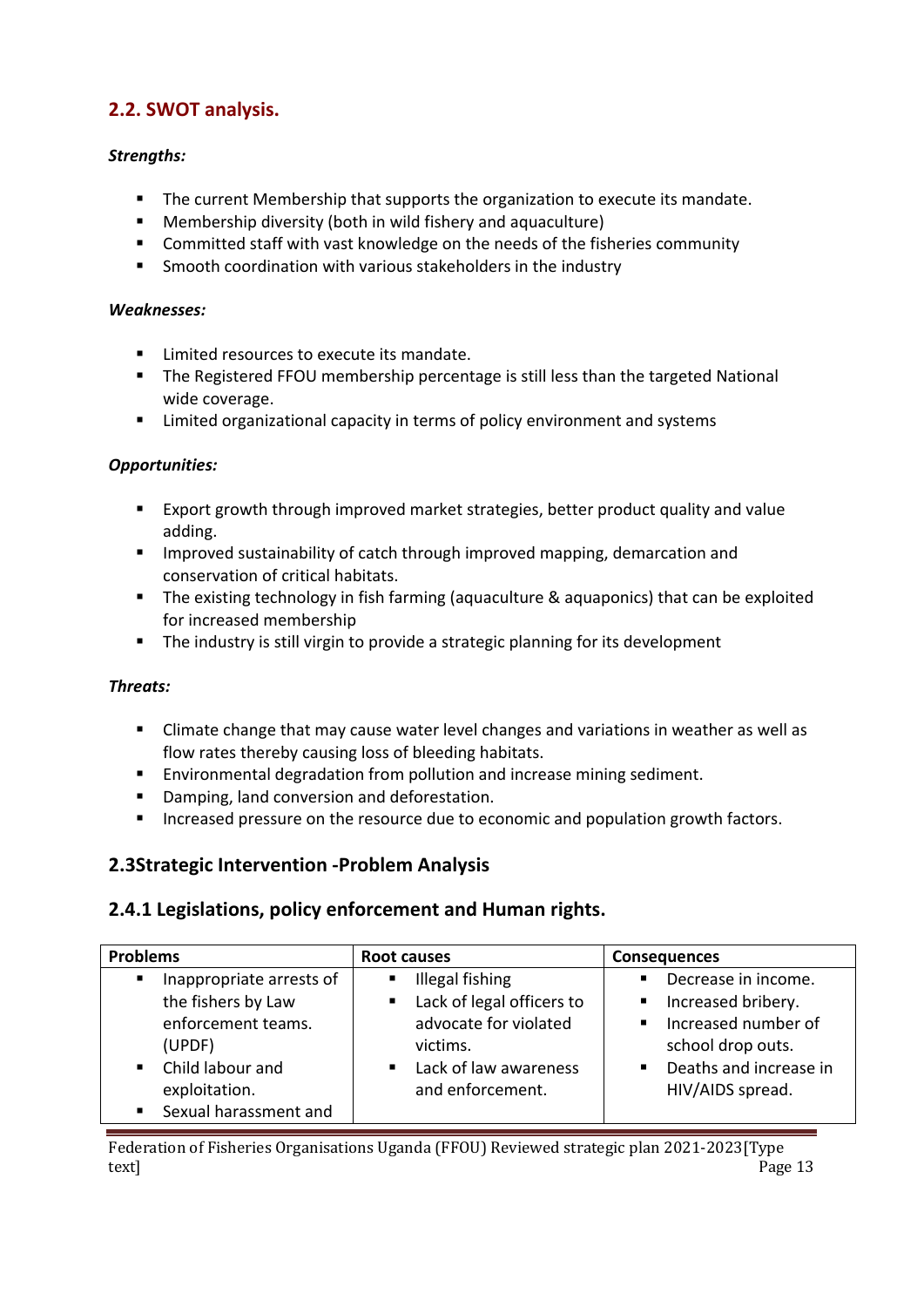| domestic violence.<br>• Poor fishing methods |  |
|----------------------------------------------|--|
|                                              |  |

# **2.4.2 ICT integration (Abavubi Fisher Mobile App).**

| <b>Problems</b>                                                       | Root causes                                                                                  | <b>Consequences</b>                                                                                                           |  |  |
|-----------------------------------------------------------------------|----------------------------------------------------------------------------------------------|-------------------------------------------------------------------------------------------------------------------------------|--|--|
| Incomplete call center.<br>$\blacksquare$<br>Ignorance about the app. | Delayed remittance of<br>funds.<br>Lack of sensitization<br>$\blacksquare$<br>about the app. | Delays in the services<br>٠<br>to be provided by the<br>app.<br>The app use is not yet<br>٠<br>appreciated by the<br>fishers. |  |  |

# **2.4.3 Climate Change Action (Environmental protection).**

| <b>Problems</b>                             | Root causes                             | <b>Consequences</b>                     |  |  |
|---------------------------------------------|-----------------------------------------|-----------------------------------------|--|--|
| Lake pollution<br>$\blacksquare$            | Poor industrial and<br>$\blacksquare$   | Fish migration.                         |  |  |
| Deforestation<br>$\blacksquare$             | domestic waste                          | Diseases e.g. cholera,                  |  |  |
| Ecological disruption due<br>$\blacksquare$ | proposal.                               | typhoid, etc.                           |  |  |
| to economic activities                      | Illiteracy and ignorance.               | Poor sanitation and                     |  |  |
| e.g. farming, sand                          | Need for charcoal and<br>$\blacksquare$ | hygiene.                                |  |  |
| extraction,                                 | timber.                                 | Affect rain formation<br>$\blacksquare$ |  |  |
|                                             | ■ Lack of alternative                   | leading to low levels of                |  |  |
|                                             | livelihood sauces.                      | water in the lakes.                     |  |  |

# **2.4.4 Capacity for women and youths.**

| <b>Problems</b>                       | <b>Root causes</b>         | <b>Consequences</b>              |  |  |  |  |
|---------------------------------------|----------------------------|----------------------------------|--|--|--|--|
| Child labour and<br>٠                 | Not being<br>٠             | Poverty.<br>٠                    |  |  |  |  |
| exploitation.                         | economically               | Domestic violence.<br>п.         |  |  |  |  |
| Sexual harassment.<br>п               | remunerated.               | Low self-esteem by<br>٠          |  |  |  |  |
| Less/no participation in<br>п         |                            | women.                           |  |  |  |  |
| decision making.                      | п<br>Ignorance.            | Lack of making<br>$\blacksquare$ |  |  |  |  |
| Confinement to less<br>$\blacksquare$ |                            | informed decisions.              |  |  |  |  |
| visible fishing roles.                |                            |                                  |  |  |  |  |
| Illiteracy and ignorance.<br>п        | Cultural factors e.g.<br>٠ |                                  |  |  |  |  |
| Limited access to<br>п                | men being more             |                                  |  |  |  |  |
| resources by women                    | superior to women.         |                                  |  |  |  |  |
| and youths.                           |                            |                                  |  |  |  |  |
| Increased oppression of<br>٠          |                            |                                  |  |  |  |  |
| women and youths                      |                            |                                  |  |  |  |  |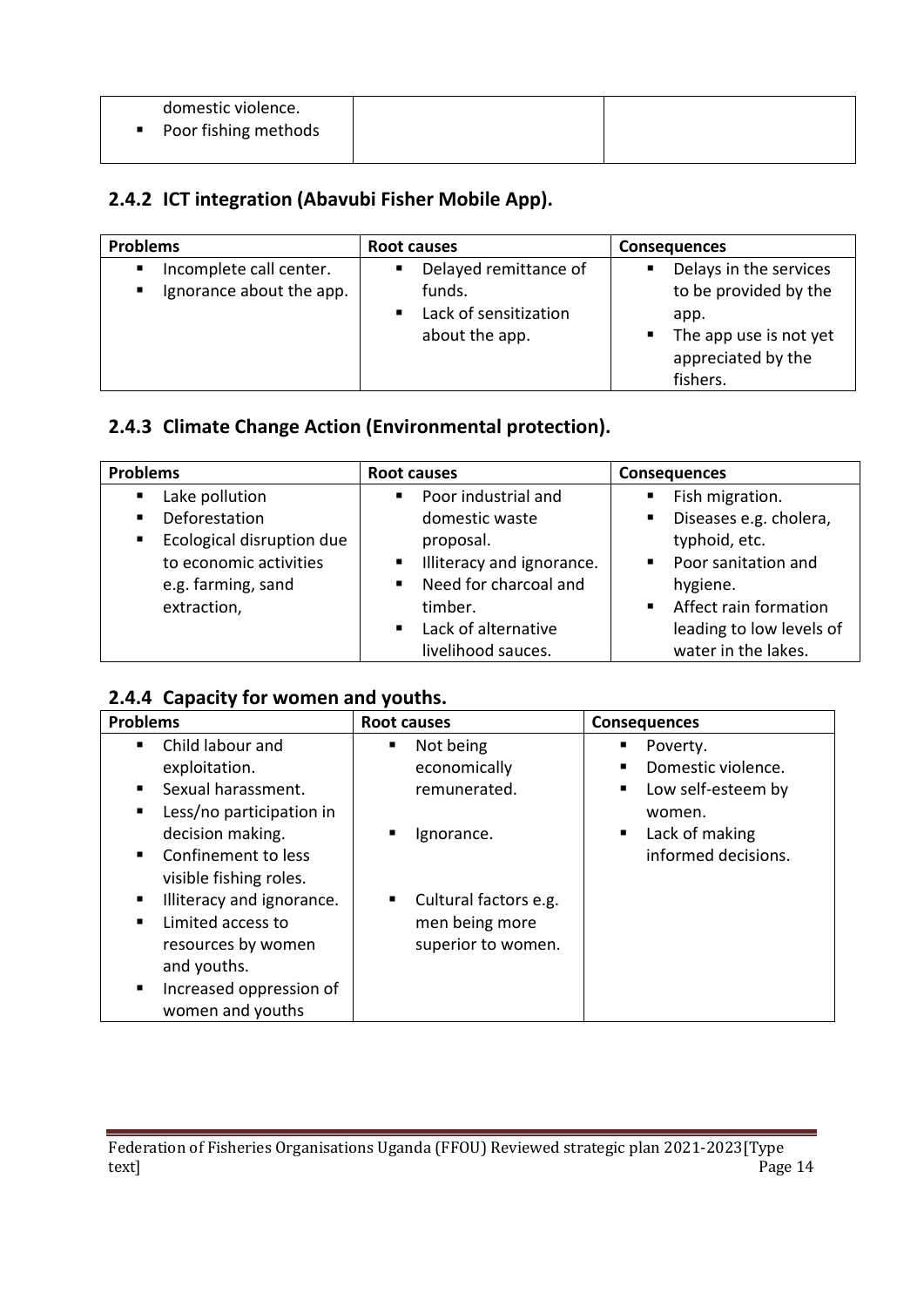# **2.4.5 Aquaculture fish farming and Aquaponics.**

| <b>Problems</b>                                                                                                                                                                                                                            | Root causes                                                                                                                                            | <b>Consequences</b>                                                                                                                                                                                                                                |  |  |  |
|--------------------------------------------------------------------------------------------------------------------------------------------------------------------------------------------------------------------------------------------|--------------------------------------------------------------------------------------------------------------------------------------------------------|----------------------------------------------------------------------------------------------------------------------------------------------------------------------------------------------------------------------------------------------------|--|--|--|
| Lack of funds for starting up<br>п<br>aquaculture projects.<br>Lack of land to facilitate the<br>$\blacksquare$<br>setting up of aquaculture<br>projects.<br>Limited knowledge (if any) in<br>$\blacksquare$<br>this area by FFOU members. | Poverty.<br>٠<br>Ignorance about<br>the government<br>policy on how to<br>use the lake for<br>aquaculture.<br>Lack of<br>٠<br>aquaculture<br>training. | Over fishing in the<br>٠<br>lakes.<br>Decrease in income.<br>٠<br>Rift between policy<br>٠<br>enforcers (UPDF) and<br>the fish folk at<br>different landing sites.<br>Poor management of<br>٠<br>the aquaculture<br>projects leading to<br>losses. |  |  |  |

### **4. Strategic objectives**

# **4.1 Legislations, policies and Human Rights.**

# **Strategic objective:**

 $\checkmark$  To have informed fisheries communities on fisheries related policies, regulations and human rights by 2023.

# **Interventions:**

- Sensitize communities on the existing policies and regulations in the sector and the benefits of being compliant.
- **Promote human rights and fishing rights of the fisher folk through awareness** campaigns.
- Collaborate with government and fisheries co-management bodies in provision of information relevant to fisher communities.
- **Train trainers and community counselors in respective communities on compliance.**
- **Conduct legal clinics in partnership with law and human rights CBOs.**
- **Partner with research institutions for awareness on non-compliance implications.**

Federation of Fisheries Organisations Uganda (FFOU) Reviewed strategic plan 2021-2023[Type text] Page 15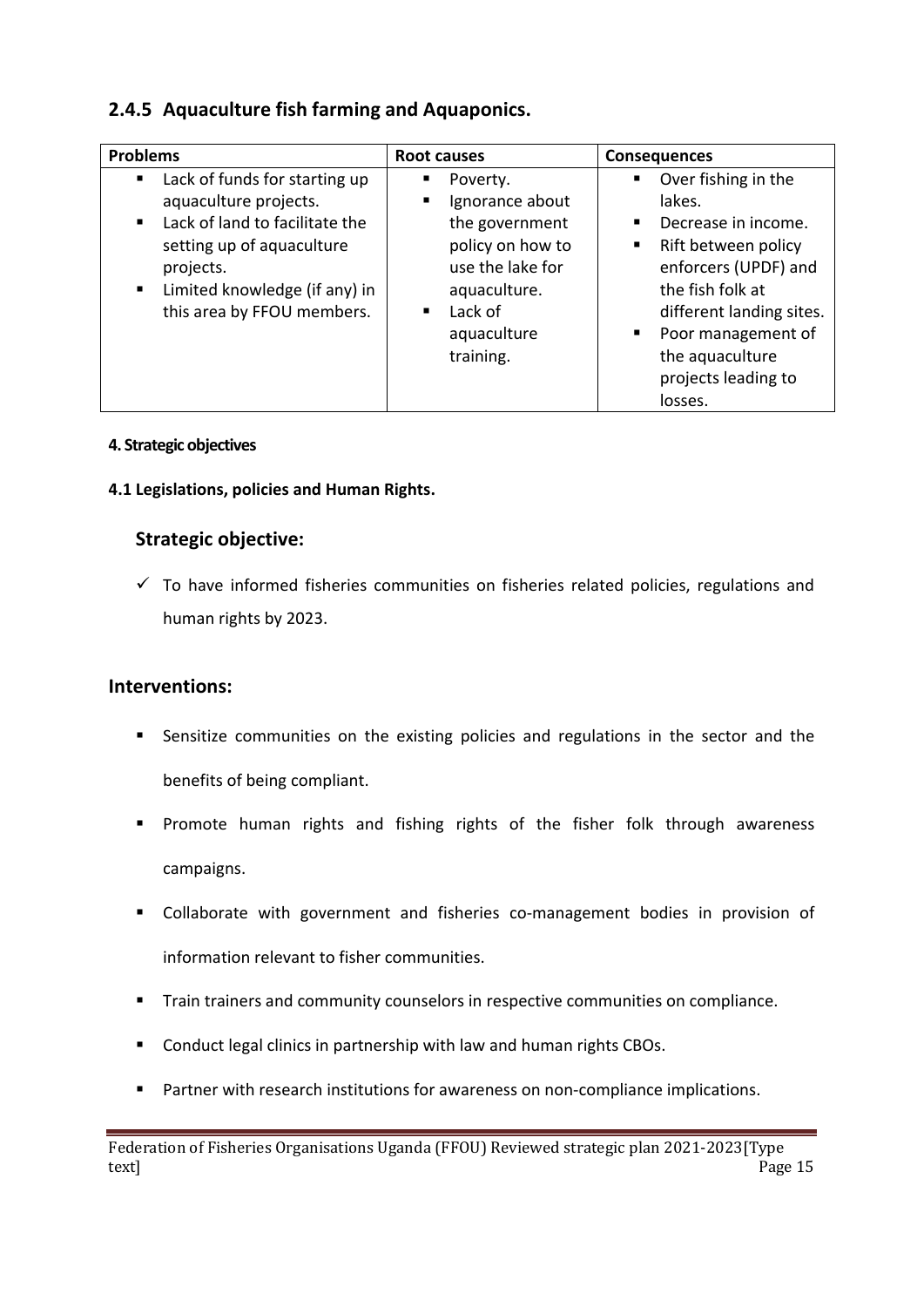# **4.2Integration of ICT into the fisheries sector (Abavubi Fisher Mobile App)**

# **Strategic objective:**

 $\checkmark$  Enhanced market linkages and improved access to information relevant to the fisheries business chain through a mobile application by 2023.

# **Interventions:**

- Develop Abavubi mobile application with modules that provide solutions to intended users' current challenges.
- Build capacity of the fisheries business chain stake holders on use of the app.
- Sensitize fisheries groups to appreciate the Abavubi mobile App services.
- **Train IT administrators with in fishing communities to extend technical assistance.**
- Set up a call center with a toll free help line in support of the app services.
- **E** Conduct campaigns on safety on the lake and market linkages.
- **EXTERCITED Carry out surveys on consumer satisfaction and app services appreciation.**
- Carry out stake holders dialogue on current issues in the subsector
- Constantly upgrade the mobile app to suit user needs in the dynamic business environment within the fisheries industry.

# **4.3 Climate change action to protect the eco-system**

# **Strategic objective:**

 $\checkmark$  Enhanced participation of fishers and lake users in protection of the eco-system and the environment around the lakes by 2023.

# **Interventions:**

- **Engage in awareness campaigns on proper waste and garbage disposal.**
- **Promote re-forestation in depleted districts around the lakes.**
- **Mobilize resources for climate change action and protection of the Eco-system.**

Federation of Fisheries Organisations Uganda (FFOU) Reviewed strategic plan 2021-2023[Type text] Page 16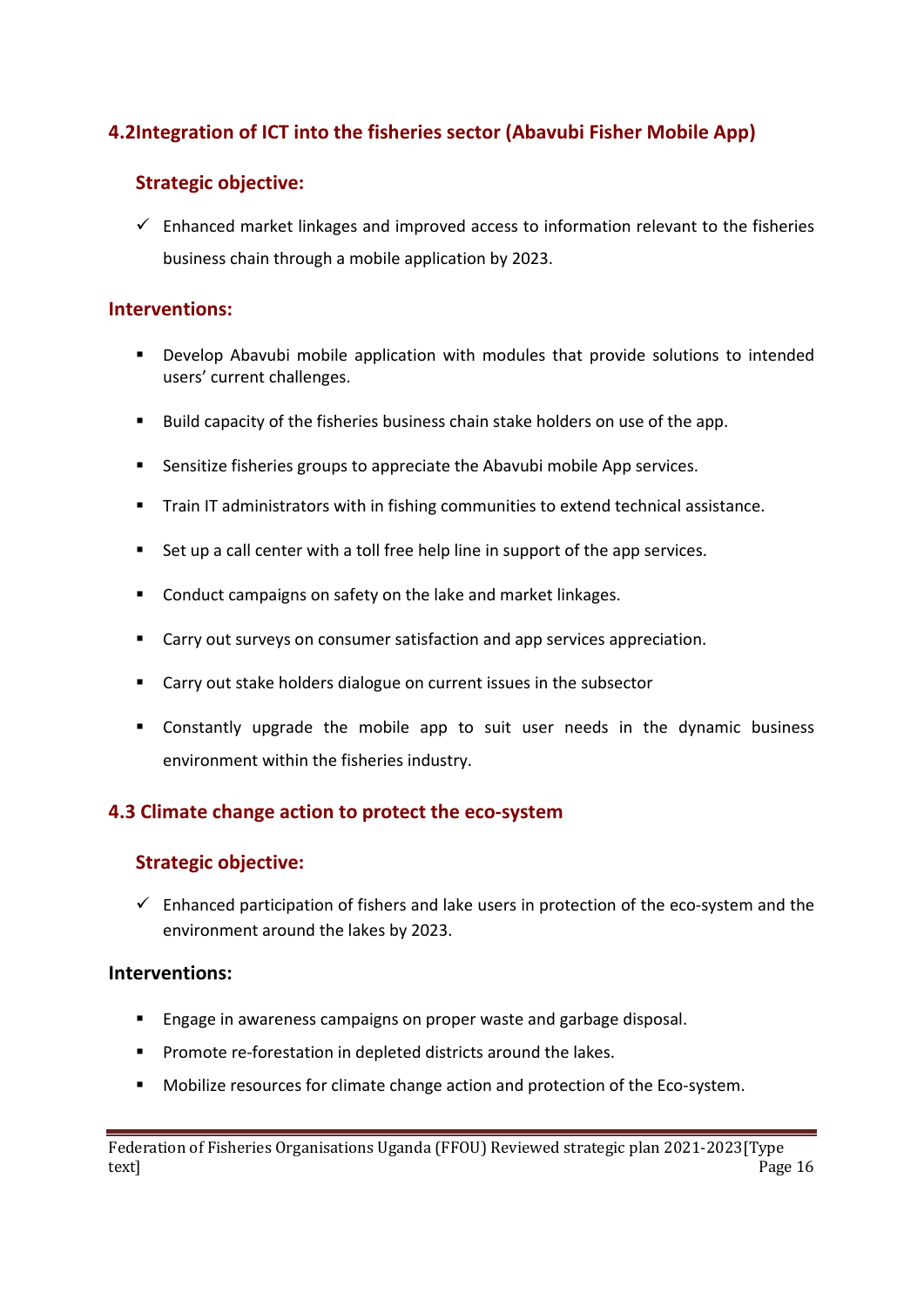- Encourage community participation and industrial intervention in regulating the water hyacinth especially on the lake boundaries.
- **Ensure improved sanitization and hygiene of communities around the lakes through** various "WASH" programs like orientation to eco-friendly toilets.
- Encourage re-usable and/or cost effective source of energy for production and preservation
- **Tree planting.**

# **4.4 Capacity building for women and youth within the fisheries business chain.**

### **Strategic objective:**

 $\checkmark$  Enhanced capacity of women and youth within fisher communities for better participation in the fisheries business chain by 2023.

### **Interventions:**

- **Enhance capacity of women and youth to participate in leadership of associations.**
- **Train in leadership, business and other skills as well as financial literacy.**
- Source for low interest loans to train folks to start or boost their own businesses.
- **Encourage and train them in aquaculture fish farming as diversity from catch fisheries** for a better livelihood.
- Empower their contribution to the decision-making mechanism within the fisheries business chains.
- Mobilize/ organize more of them into DBOs, associations and Sacco's where they can share experiences, resources and interests to improve on them.

# **4.5 Sustainable development of fish farming {aquaculture} and aquaponics.**

### **Strategic objective:**

 $\checkmark$  Increased fish production and sustainable development of aquaculture and Aquaponics among fish farming communities by 2023.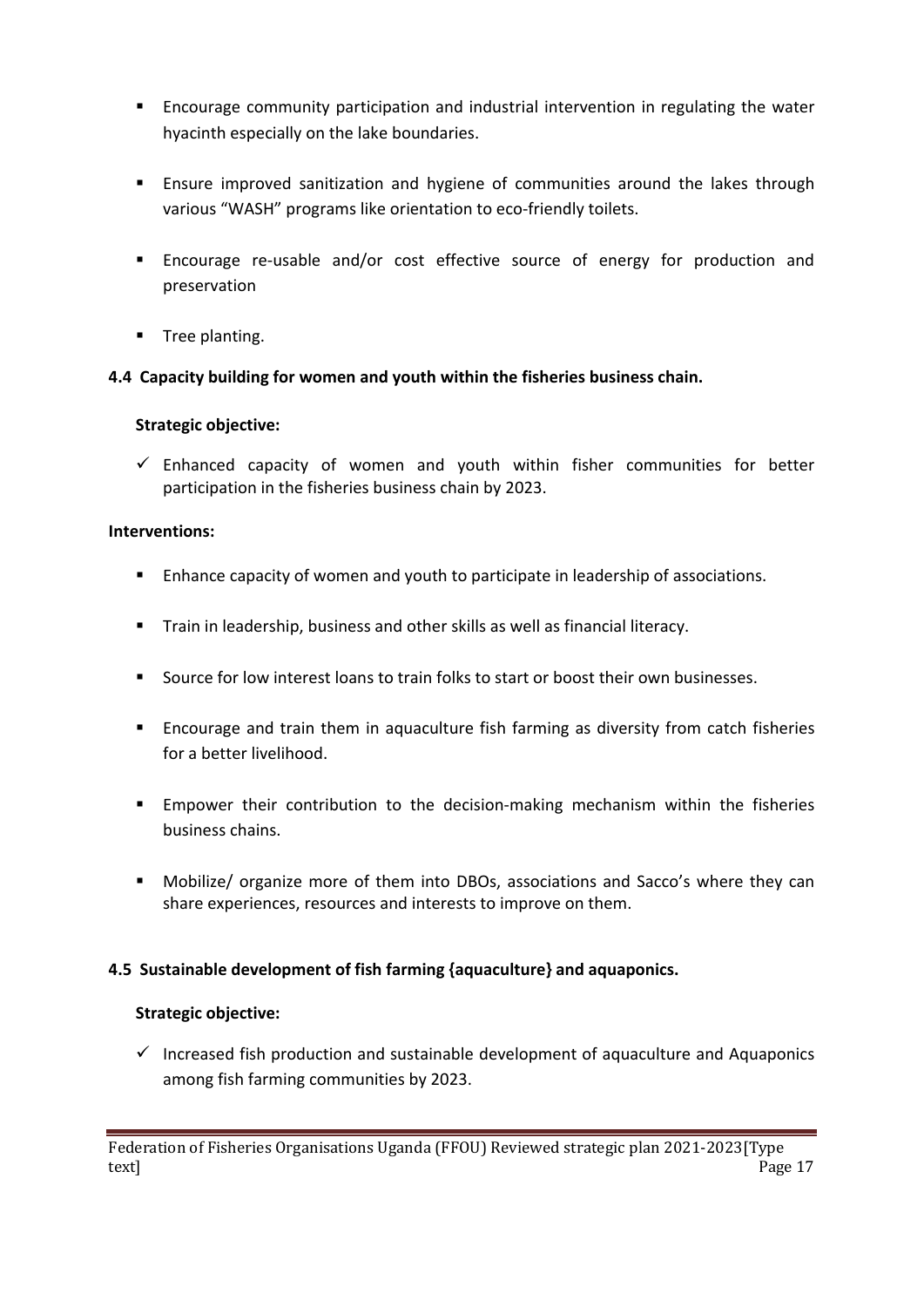### **Interventions:**

- To provide fish farming training to200interested groups within our membership by 2023.
- Set up a FFOU centre for technical training, research and demonstration in line with fish hatching and breeding.
- Encourage /promote co-operatives among aquaculture fish farmers for easy access to relevant information and financial resources.
- **EXECTS Sensitize catch fisher folks to diversify towards aquaculture and Aquaponics by way of** introducing Fish cages.
- **Promote aquaculture activities within fishing communities.**
- **Provide technical support for establishment of fish ponds and cages.**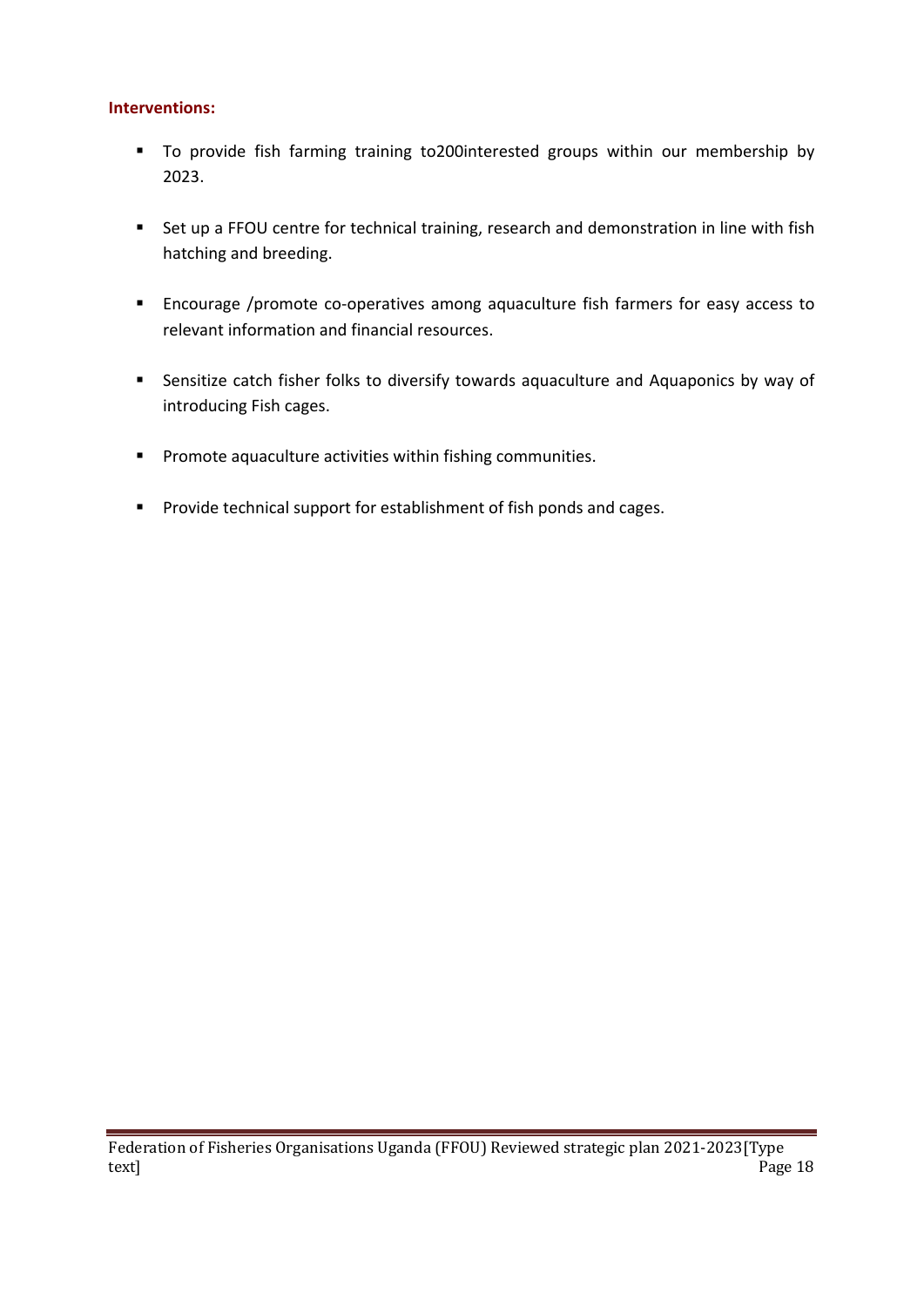# **FFOU annual work plan for 2021**

|                         |                                                                                                                                    | <b>Schedule</b> |    |   |  |       |          |   |   |   |              |   |                                                                                     |  |  |
|-------------------------|------------------------------------------------------------------------------------------------------------------------------------|-----------------|----|---|--|-------|----------|---|---|---|--------------|---|-------------------------------------------------------------------------------------|--|--|
| <b>NO</b>               | <b>Actvities/Milestones</b>                                                                                                        |                 |    |   |  |       |          |   |   |   |              |   |                                                                                     |  |  |
|                         |                                                                                                                                    |                 | F. | M |  | A M J | $J \mid$ | A | S | O | $\mathsf{N}$ | D | <b>Estimated Completion Date</b>                                                    |  |  |
| 1                       | <b>Strategic Objective one:</b>                                                                                                    |                 |    |   |  |       |          |   |   |   |              |   | <b>NA</b>                                                                           |  |  |
|                         | To have informed fisheries communities on fisheries<br>related policies, regulations and human rights by 2023.                     |                 |    |   |  |       |          |   |   |   |              |   | <b>NA</b>                                                                           |  |  |
| 1.1                     | Four (4)Stake Holders' Dialogue on the current issues in the<br>Fisheries subsector                                                |                 |    |   |  |       |          |   |   |   |              |   | 2nd week of June                                                                    |  |  |
| $\overline{2}$          | <b>Strategic objective two:</b>                                                                                                    |                 |    |   |  |       |          |   |   |   |              |   | <b>NA</b>                                                                           |  |  |
|                         | To enhance market linkages & improved access to information<br>relevant to the fisheries business through a mobile App, by<br>2023 |                 |    |   |  |       |          |   |   |   |              |   | <b>NA</b>                                                                           |  |  |
| 2.1                     | Capacity Building of fisher IT Administrators                                                                                      |                 |    |   |  |       |          |   |   |   |              |   | 3rd week of February 2021                                                           |  |  |
| 2.2                     | Official Launch of the App                                                                                                         |                 |    |   |  |       |          |   |   |   |              |   | 4th week of February 2021                                                           |  |  |
| 2.3                     | Rollout of the App                                                                                                                 |                 |    |   |  |       |          |   |   |   |              |   | 4th week of February 2021                                                           |  |  |
| 2.4                     | Capacity Building of FFOU Member Associations, GIZ-RFBCP<br>partner Organizations, and On-request visits                           |                 |    |   |  |       |          |   |   |   |              |   | End of April 2021                                                                   |  |  |
| 2.5                     | Monitoring and Evaluation on the impact of training and App<br>on fisheries businesses                                             |                 |    |   |  |       |          |   |   |   |              |   | End of June 2021                                                                    |  |  |
| 2.6                     | Media marketing, promotion and awareness creation on the<br>App                                                                    |                 |    |   |  |       |          |   |   |   |              |   | End of May 2021                                                                     |  |  |
| 2.7                     | Maintenance and Regular Updates of the App                                                                                         |                 |    |   |  |       |          |   |   |   |              |   | Continuous as<br><b>Updates</b><br>and<br>software<br>functionality<br>improvements |  |  |
| 2.8                     | Development of the web version of Abavubi Fisher Mobile<br>Application                                                             |                 |    |   |  |       |          |   |   |   |              |   | <b>NA</b>                                                                           |  |  |
| 2.9                     | Collection and development of user stories on the web version                                                                      |                 |    |   |  |       |          |   |   |   |              |   | 2nd week of May 2021                                                                |  |  |
| 2.1                     | Planning the website software                                                                                                      |                 |    |   |  |       |          |   |   |   |              |   | 4th week of May 2021                                                                |  |  |
| $\overline{2}$          | Development of the software                                                                                                        |                 |    |   |  |       |          |   |   |   |              |   | End of June 2021                                                                    |  |  |
| $\overline{\mathbf{3}}$ | <b>Strategic Objective three</b>                                                                                                   |                 |    |   |  |       |          |   |   |   |              |   | <b>NA</b>                                                                           |  |  |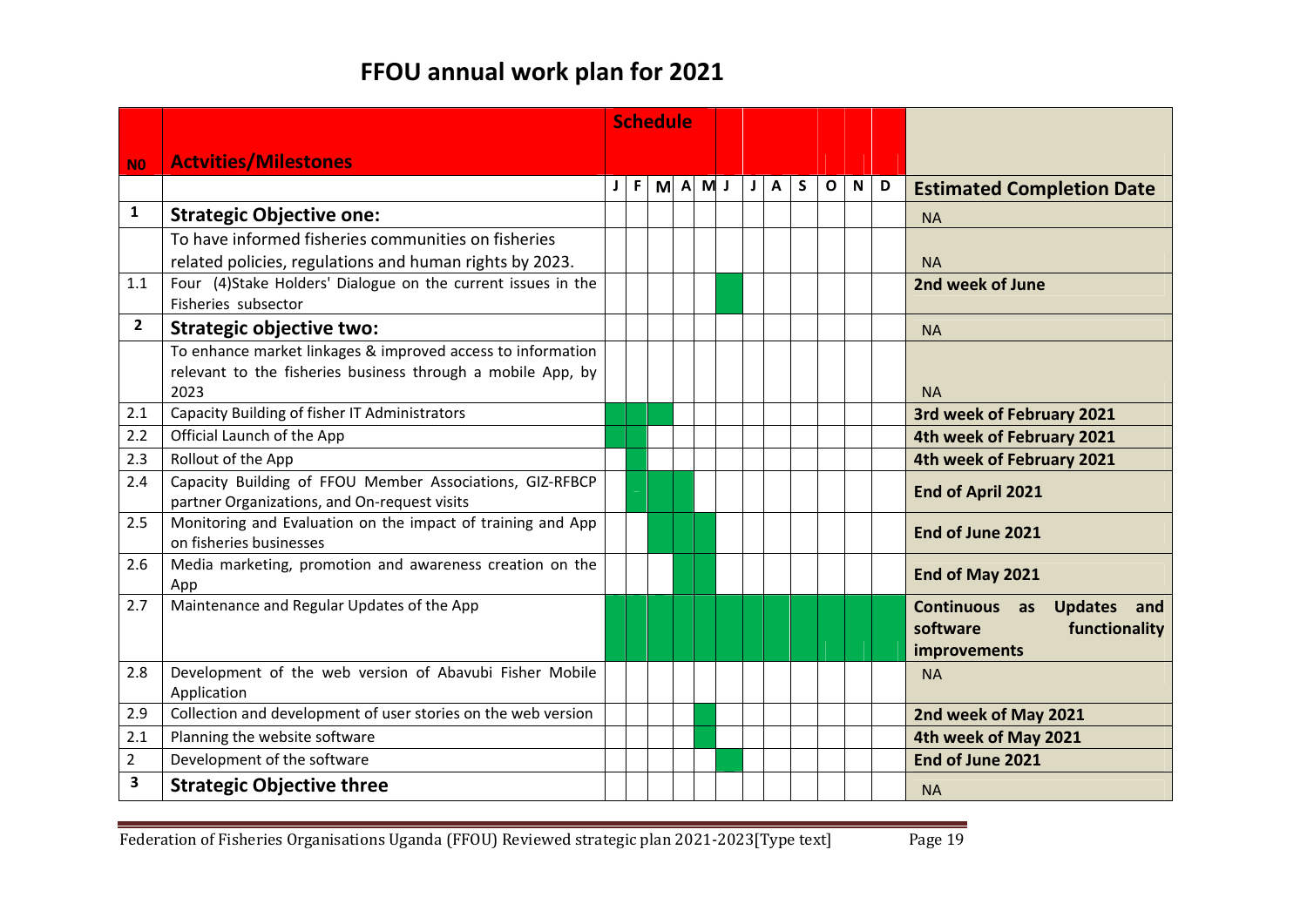|     | To enhance the participation of the fishers & Lake users in the |  |  |  |  |  |                                       |
|-----|-----------------------------------------------------------------|--|--|--|--|--|---------------------------------------|
|     | protection of eco-system & the environment around lakes         |  |  |  |  |  | <b>NA</b>                             |
| 3.1 | Identify Fishers needs in this area & magnitude in respect to   |  |  |  |  |  |                                       |
|     | their needs (Consultant)                                        |  |  |  |  |  | 2nd week of June                      |
| 3.2 | Partnership with relevant stakeholders (NEMA, DFR, DWE),        |  |  |  |  |  |                                       |
|     | IUCN, NAFIRI                                                    |  |  |  |  |  | <b>Mid July</b>                       |
|     | Sensitisation on the effect of environmental change and the     |  |  |  |  |  |                                       |
|     | use of renewable &cost effective energy sources (4 landing      |  |  |  |  |  |                                       |
|     | sites)                                                          |  |  |  |  |  | 2nd week of June                      |
| 3.3 | Planting of trees to 3 landing sites                            |  |  |  |  |  | <b>July to December 2021</b>          |
| 4   | <b>Strategic Objective Four</b>                                 |  |  |  |  |  | <b>NA</b>                             |
|     | Toenhance capacity of women and youth within fisher             |  |  |  |  |  |                                       |
|     | communities for better participation in the fisheries business  |  |  |  |  |  |                                       |
|     | chain & Decision making processes by 2023.                      |  |  |  |  |  | <b>NA</b>                             |
| 4.1 | Identify women &youth, train them as TOTs in leadership skills  |  |  |  |  |  | <b>End of June</b>                    |
| 4.2 | Identify participants & train them on Gender equality &         |  |  |  |  |  | Mid July 2021                         |
|     | Gender mainstreaming                                            |  |  |  |  |  |                                       |
| 5   | <b>Strategic Objective Five</b>                                 |  |  |  |  |  | <b>NA</b>                             |
|     | To increase fish production and sustainable dev't of            |  |  |  |  |  |                                       |
|     | aquaculture & aquaponics among fish farming communities         |  |  |  |  |  | <b>NA</b>                             |
| 5.1 | Field survey for capacity assessment& Registration of Fish      |  |  |  |  |  |                                       |
|     | Farmers/Associations as members (Consultancy)                   |  |  |  |  |  | Intervals within the specified period |
| 5.2 | Capacity Building in modern Fish farming in partnership with    |  |  |  |  |  |                                       |
|     | <b>DFR-PESCA</b>                                                |  |  |  |  |  | <b>July to December 2021</b>          |
| 5.3 | Promotion of Aquaculture integration                            |  |  |  |  |  | <b>July to December 2021</b>          |
| 5.4 | Training on Farm integrations                                   |  |  |  |  |  | <b>July to December 2021</b>          |
| 5.5 | Onsight visits to monitor & give support (for seven days)       |  |  |  |  |  | <b>July to December 2021</b>          |
|     |                                                                 |  |  |  |  |  |                                       |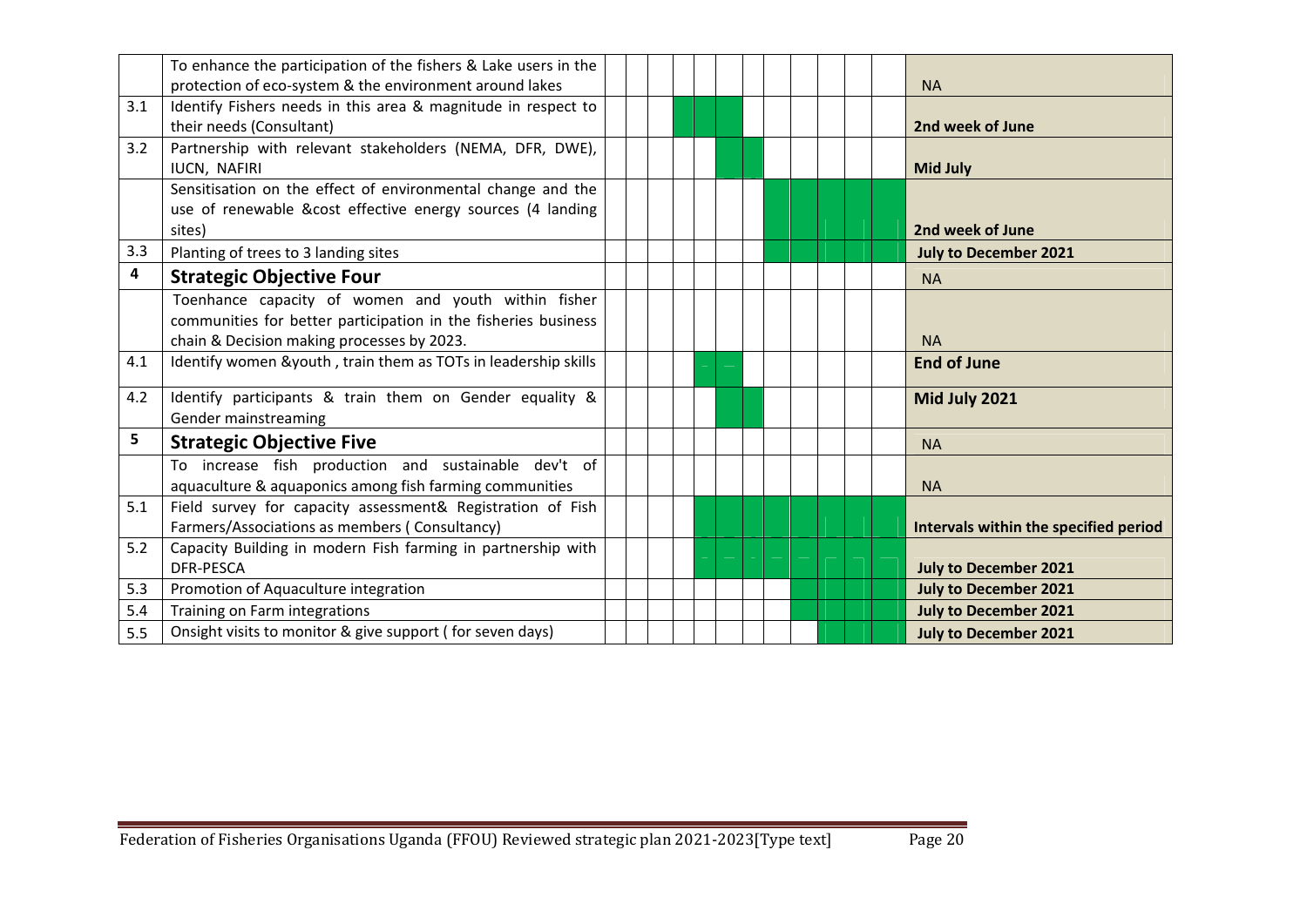|                | <b>2021 FFOU ESTIMATED BUDGET</b>                                                      |                                   |                                  |                          |  |  |  |  |  |
|----------------|----------------------------------------------------------------------------------------|-----------------------------------|----------------------------------|--------------------------|--|--|--|--|--|
|                |                                                                                        | <b>Target</b><br><b>NO.</b><br>оf | <b>Budget</b><br><b>Estimate</b> |                          |  |  |  |  |  |
| N <sub>0</sub> | <b>Activities/Milestones</b>                                                           | <b>Participants</b>               | (ugx)                            | <b>Source of Funding</b> |  |  |  |  |  |
| $\mathbf{1}$   | <b>Strategic Objective one:</b>                                                        |                                   |                                  | <b>NA</b>                |  |  |  |  |  |
|                | To have informed fisheries communities on fisheries related policies,                  |                                   |                                  | <b>NA</b>                |  |  |  |  |  |
|                | regulations and human rights by 2023.                                                  |                                   |                                  |                          |  |  |  |  |  |
| 1.1            | Four (4)Stake Holders' Dialogue on the current issues in the Fisheries                 | 100 participants                  | 56,000,000                       | Development partners     |  |  |  |  |  |
|                | subsector                                                                              |                                   |                                  |                          |  |  |  |  |  |
| $\overline{2}$ | <b>Strategic objective two:</b>                                                        |                                   |                                  | <b>NA</b>                |  |  |  |  |  |
|                | To enhance market linkages & improved access to information relevant to                |                                   |                                  | <b>NA</b>                |  |  |  |  |  |
|                | the fisheries business through a mobile App, by 2023                                   |                                   |                                  |                          |  |  |  |  |  |
| 2.1            | Capacity Building of fisher IT Administrators                                          | 40                                | 15,000,000                       | GIZ-RFBC                 |  |  |  |  |  |
| 2.2            | Official Launch of the App                                                             | 100                               | 20,000,000                       | <b>GIZ-RFBC</b>          |  |  |  |  |  |
| 2.3            | Rollout of the App                                                                     | 2560                              | 104,405,286                      | <b>GIZ-RFBC</b>          |  |  |  |  |  |
| 2.4            | Capacity Building of FFOU Member Associations, GIZ-RFBCP partner                       | 167                               | 59,225,600                       | <b>GIZ-RFBC</b>          |  |  |  |  |  |
|                | Organizations, and On-request visits                                                   |                                   |                                  |                          |  |  |  |  |  |
| 2.5            | Monitoring and Evaluation on the impact of training and App on fisheries<br>businesses | 30 Trainees                       | 5,000,000                        | <b>GIZ-RFBC</b>          |  |  |  |  |  |
| 2.6            | Media marketing, promotion and awareness creation on the App                           |                                   | 65,000,000                       | <b>GIZ-RFBC</b>          |  |  |  |  |  |
| 2.7            | Maintenance and Regular Updates of the App                                             |                                   | 18,000,000                       | <b>GIZ-RFBC</b>          |  |  |  |  |  |
| 2.8            | Development of the web version of Abavubi Fisher Mobile Application                    |                                   |                                  | GIZ-RFBC                 |  |  |  |  |  |
| 2.9            | Collection and development of user stories on the web version                          | 30                                | 4,000,000                        | GIZ-RFBC                 |  |  |  |  |  |
| 2.1            | Planning the website software                                                          | 3                                 | 3,000,000                        | GIZ-RFBC                 |  |  |  |  |  |
| $\overline{2}$ | Development of the software                                                            | $\overline{\mathbf{4}}$           | 5,000,000                        | <b>GIZ-RFBC</b>          |  |  |  |  |  |
|                |                                                                                        |                                   | 298,630,886                      |                          |  |  |  |  |  |
| 3              | <b>Strategic Objective three</b>                                                       |                                   |                                  | GIZ-RFBC                 |  |  |  |  |  |
|                | To enhance the participation of the fishers & Lake users in the protection of          |                                   |                                  | <b>NA</b>                |  |  |  |  |  |
|                | eco-system & the environment around lakes                                              |                                   |                                  |                          |  |  |  |  |  |
| 3.1            | Identify Fishers needs in this area & magnitude in respect to their needs              | 4Landing sites                    | 10,000,000                       | Development partners     |  |  |  |  |  |
|                | (Consultant)                                                                           |                                   |                                  |                          |  |  |  |  |  |
| 3.2            | Partnership with relevant stakeholders (NEMA, DFR, DWE), IUCN, NAFIRRI                 | 5 Partners                        | 1,000,000                        | FFOU                     |  |  |  |  |  |
|                |                                                                                        |                                   |                                  |                          |  |  |  |  |  |
|                | Sensitisation on the effect of environmental change and the use of                     | 400 Participants                  | 111,400,000                      | Development partners     |  |  |  |  |  |
|                | renewable &cost effective energy sources (4 landing sites)                             |                                   |                                  |                          |  |  |  |  |  |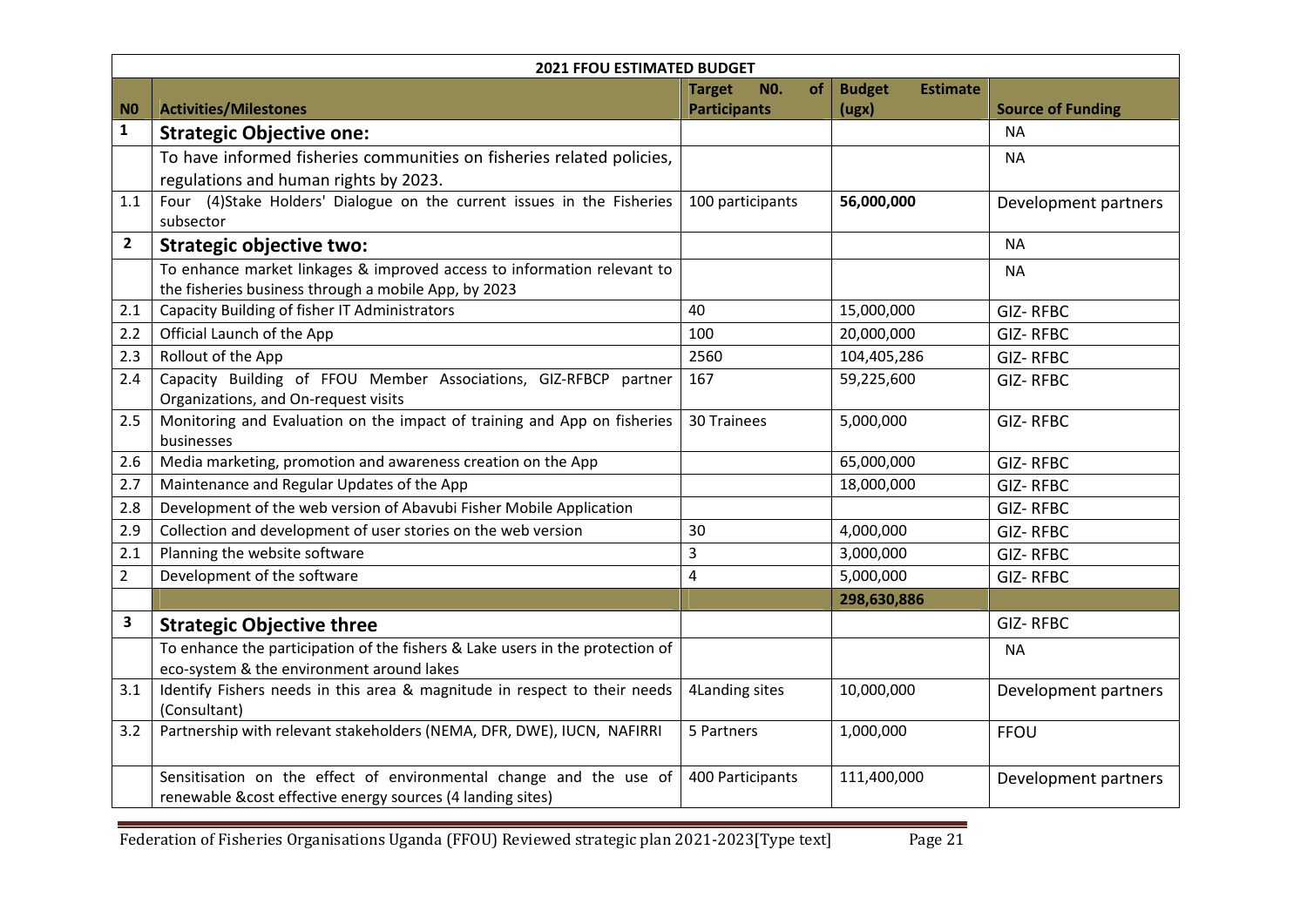| 3.3 | Planting of trees to 3 landing sites                                                         | 1000 Trees        | 10,500,000  | Development partners |
|-----|----------------------------------------------------------------------------------------------|-------------------|-------------|----------------------|
|     |                                                                                              |                   | 132,900,000 |                      |
| 4   | <b>Strategic Objective Four</b>                                                              |                   |             | <b>NA</b>            |
|     | To enhance capacity of women and youth within fisher communities for                         |                   |             | <b>NA</b>            |
|     | better participation in the fisheries business chain & Decision making<br>processes by 2023. |                   |             |                      |
| 4.1 | Identify women &youth, train them as TOTs in leadership skills                               | 100 participants  | 48,000,000  | Development partners |
| 4.2 | Identify participants & train them on Gender equality & Gender                               |                   |             |                      |
|     | mainstreaming                                                                                | 100 participants  | 48,000,000  | Development partners |
|     |                                                                                              |                   | 96,000,000  |                      |
|     | <b>Strategic Objective Five</b>                                                              |                   |             | <b>NA</b>            |
|     | To increase fish production and sustainable dev't of aquaculture &                           |                   |             |                      |
|     | aquaponics among fish farming communities                                                    |                   |             | <b>NA</b>            |
| 5.1 | of<br>Field<br>for<br>capacity<br>assessment&<br>Fish<br>survey<br>Registration              |                   |             |                      |
|     | Farmers/Associations as members (Consultancy)                                                | 150(Pakwach&Lira) | 10,000,000  | <b>FFOU</b>          |
| 5.2 | Capacity Building in modern Fish farming in partnership with DFR-PESCA                       |                   |             | Development<br>FFOU/ |
|     |                                                                                              | 150 Participants  | 56,250,000  | partners             |
| 5.3 | Promotion of Aquaculture integration                                                         |                   |             | FFOU/<br>Development |
|     |                                                                                              | 100 participants  | 47,000,000  | partners             |
| 5.4 | Training on Farm integration                                                                 | 100 Participants  | 47,500,000  | Development partners |
| 5.5 | Onsite visits to monitor & give support (for seven days)                                     | 75 Participants   | 10,000,000  | Development partners |
|     |                                                                                              |                   | 170,750,000 |                      |
|     | <b>Estimated Total</b>                                                                       |                   | 754,280,886 |                      |

Resource mobilisation strategies and core activities were developed and added to the revised version to ensure the financing gaps can be timely closed and the strategic plan can be implemented: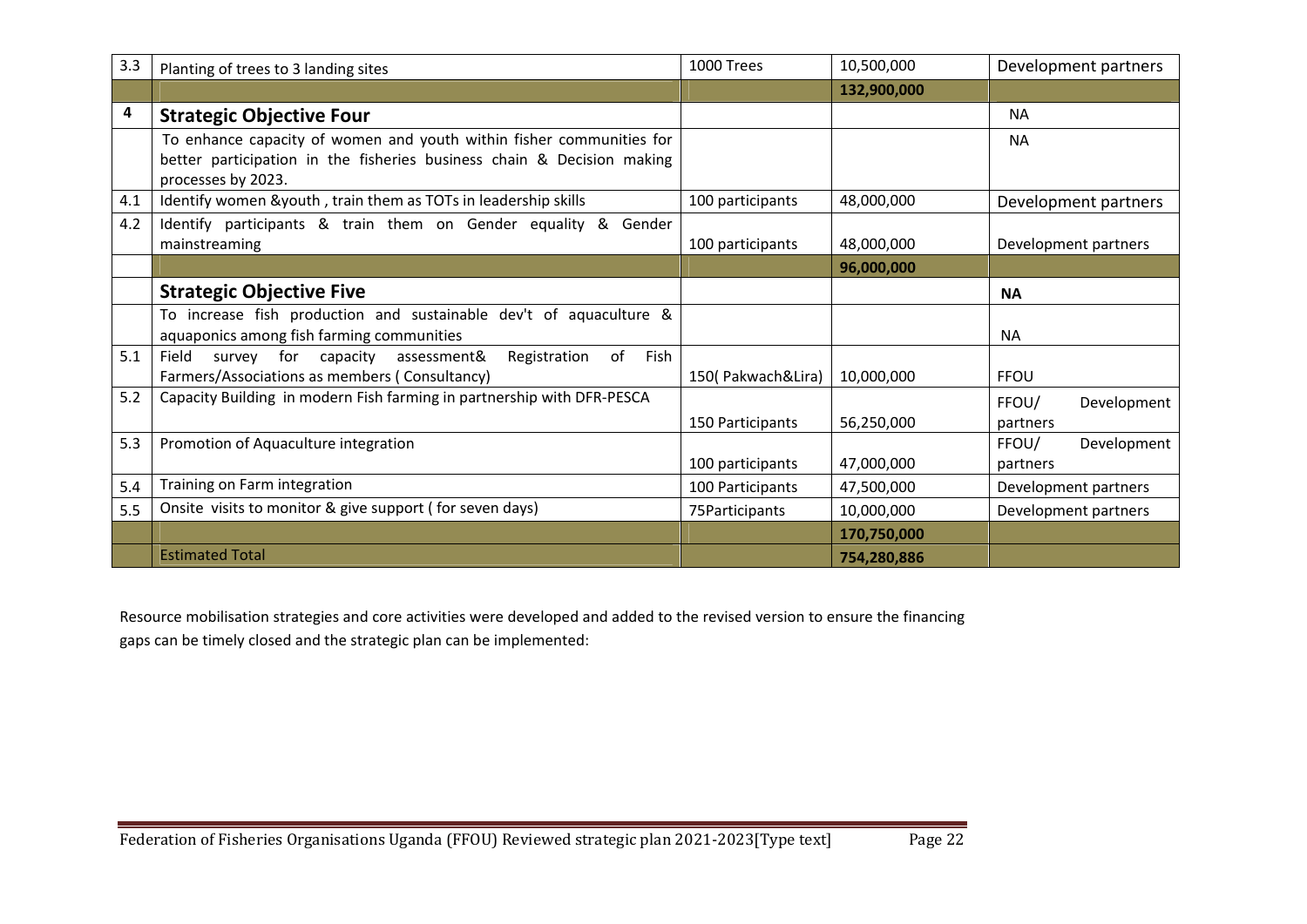| <b>RESOURCE MOBILISATION STRATEGIES</b>                                                |                              |                               |
|----------------------------------------------------------------------------------------|------------------------------|-------------------------------|
| <b>STRATEGY ONE: IDENTIFYING AND ENGAGING WITH DONORS</b>                              |                              |                               |
| <b>Activity</b>                                                                        | <b>Responsibility</b>        | <b>Timeframe</b>              |
| Research about Donors & their interests                                                | All FFOU Staff & Board       | Continuous                    |
| Develop Donor Data base                                                                | admin. Secretary & IT        | Continuous                    |
| Write an Introductory Letter                                                           | ED/President/Project officer | Continuous as when identified |
| Write project proposals and concept notes                                              | Project officer/RM committee | Continuous as when identified |
| Make a follow-up and engage in discussion with Donors                                  | Project officer/RM committee | Continuous as when identified |
| If not successful, evaluate reasons for failure& review                                | <b>RM Committee</b>          | Continuous as when identified |
| approach to other Donors                                                               |                              |                               |
| <b>STRATEGY TWO: PARTNERING WITH LOCAL AND INTERNATIONAL NGOS</b>                      |                              |                               |
| Research about them & their interests                                                  | All FFOU Staff & Board       | Continuous                    |
| Communicate to them(letters, emails, seek physical                                     |                              |                               |
| Meeting                                                                                | Project leader/ED/President  | Continuous as of need arises  |
| Engage on Contract/MOU signing                                                         | Project leader/ED/President  | Continuous as of need arises  |
|                                                                                        |                              | Continuous<br>when<br>as      |
| Participate in other stake holders Activities                                          | <b>ED</b>                    | identified                    |
| <b>STRATEGY THREE: MEMBERSHIP CONTRIBUTIONS</b>                                        |                              |                               |
| Develop Data base for potential membership                                             | IT/Administration Assistant  | continuous                    |
| Plan for meetings with members                                                         | PRO/Field officer            | continuous                    |
| Prepare the necessary documentations                                                   | PRO                          | continuous                    |
| Incorporate them into the current programmes/activities by the Federation              | Programmes officer           | continuous                    |
| <b>STRATEGY FOUR: ORGANISING EVENTS</b>                                                |                              |                               |
| <b>Strategy (i): Fish Festival</b>                                                     |                              |                               |
| Planning meeting for FFOU Staff to identify Stake holders/ Partners & required         | FFOU Management              | Once every year               |
| Resources                                                                              |                              |                               |
| Formation of Organising committee                                                      | FFOU Management              | April, 2021                   |
| Produce necessary materials to advertise the event & write invitations to stakeholders | Organising committee         |                               |
| do the necessary arrangements at the venue                                             | Organising committee         |                               |
| <b>STRATEGY FIVE: GOVERNMENT ENGAGEMENTS</b>                                           |                              |                               |
| <b>Establish Relationships for Recognition</b>                                         | PRO/ED/PRESIDENT             | Immediate                     |
| Lobby for Government programmes to benefit the Fishing community (Emyoga, etc.)        | PRO/ED/PRESIDENT             | continuous                    |
| Engage on policy matters in the subsector                                              | PRO/ED/PRESIDENT             | continuous                    |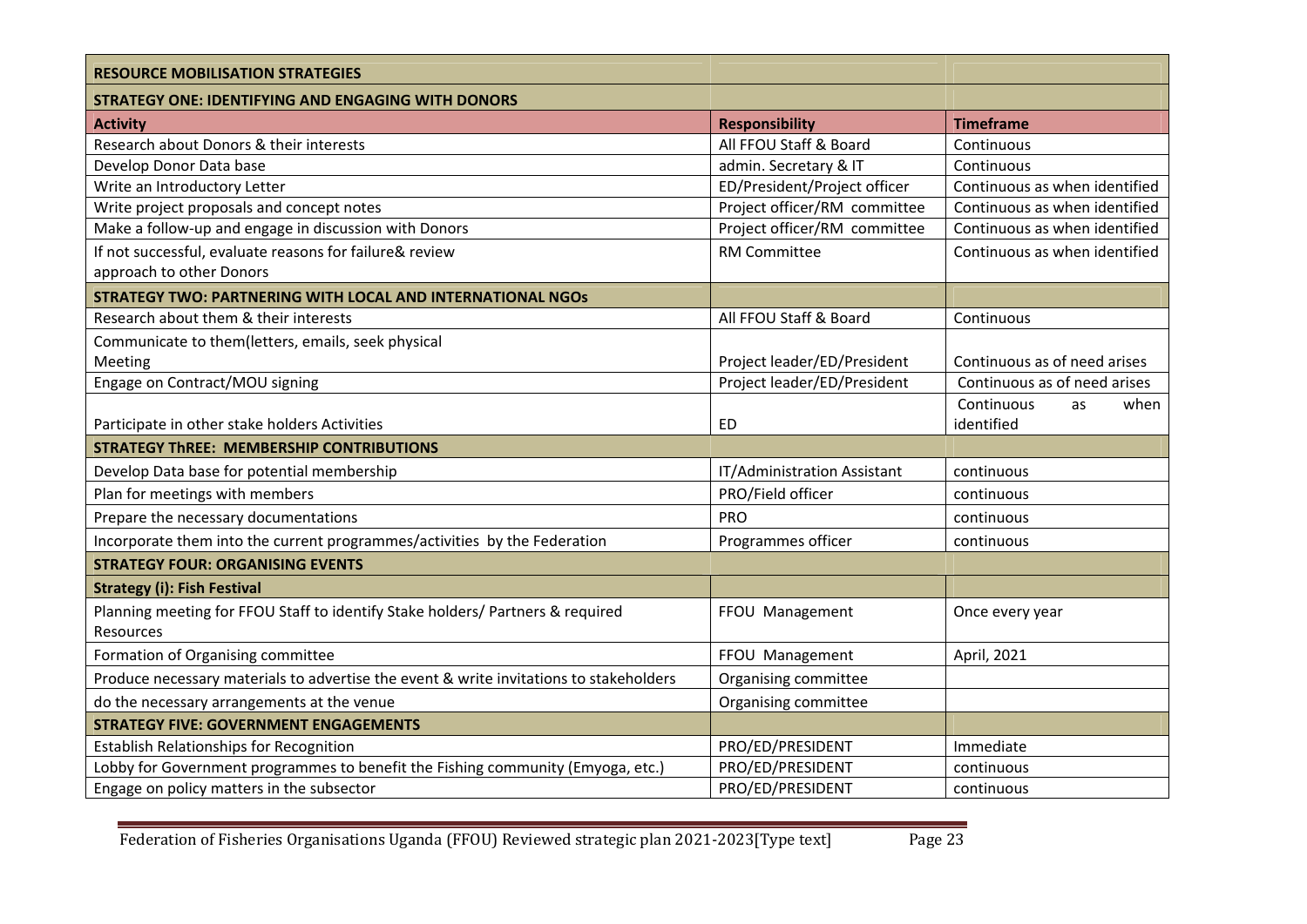| Awareness creation on the existing policies                     | PRO/ED/PRESIDENT      | continuous                |
|-----------------------------------------------------------------|-----------------------|---------------------------|
| Research                                                        | PRO/ED/PRESIDENT      | continuous                |
|                                                                 |                       |                           |
| <b>STRATEGY SIX: EFFECTIVE MANAGEMENT OF INTERNAL RESOURCES</b> |                       |                           |
| Identify & determine the required Resource for FFOU             | FFOU Administration   | immediate                 |
| Planning and Budgeting                                          | <b>Budgeting Team</b> | Both annually and monthly |
| Put policies to control Resources                               | FFOU Administration   | immediate                 |
| Work with Volunteers                                            | <b>HRM</b>            | continuous                |
| Employ RM officer/ Establish RM committee                       | FFOU Administration   | by End of March, 2021     |
| Develop saving culture in the organisation                      | FFOU Administration   | continuous                |
| <b>STRATEGY SEVEN: INCOME GENERATION PROJECTS</b>               |                       |                           |
| Develop a business plan                                         | <b>RM Committee</b>   | May, 2021                 |
| <b>Internally mobilise Resources</b>                            | RM Committee          | May, 2021                 |
| Legal process for the Business                                  | Project manager       | June, 2021                |
| Set up/ implement the plan                                      | Project manager       | June, 2021                |
| monitor/assess the performance                                  | <b>RM Committee</b>   | September, 2021           |

A monitoring and evaluation framework was developed identifying indicators at impact, outcome and output levels that is attached to this strategic Plan. Projects implemented by FFOU will have their own indicators of achievement of results, but will be linked to the Strategic plan indicators. For the purpose of learning and adjective planning FFOU will have annual plans. Review meetings to assess the progress and identify needs regarding further planning, looking at the achievements versus impact and outcome will be conducted on quarterly basis.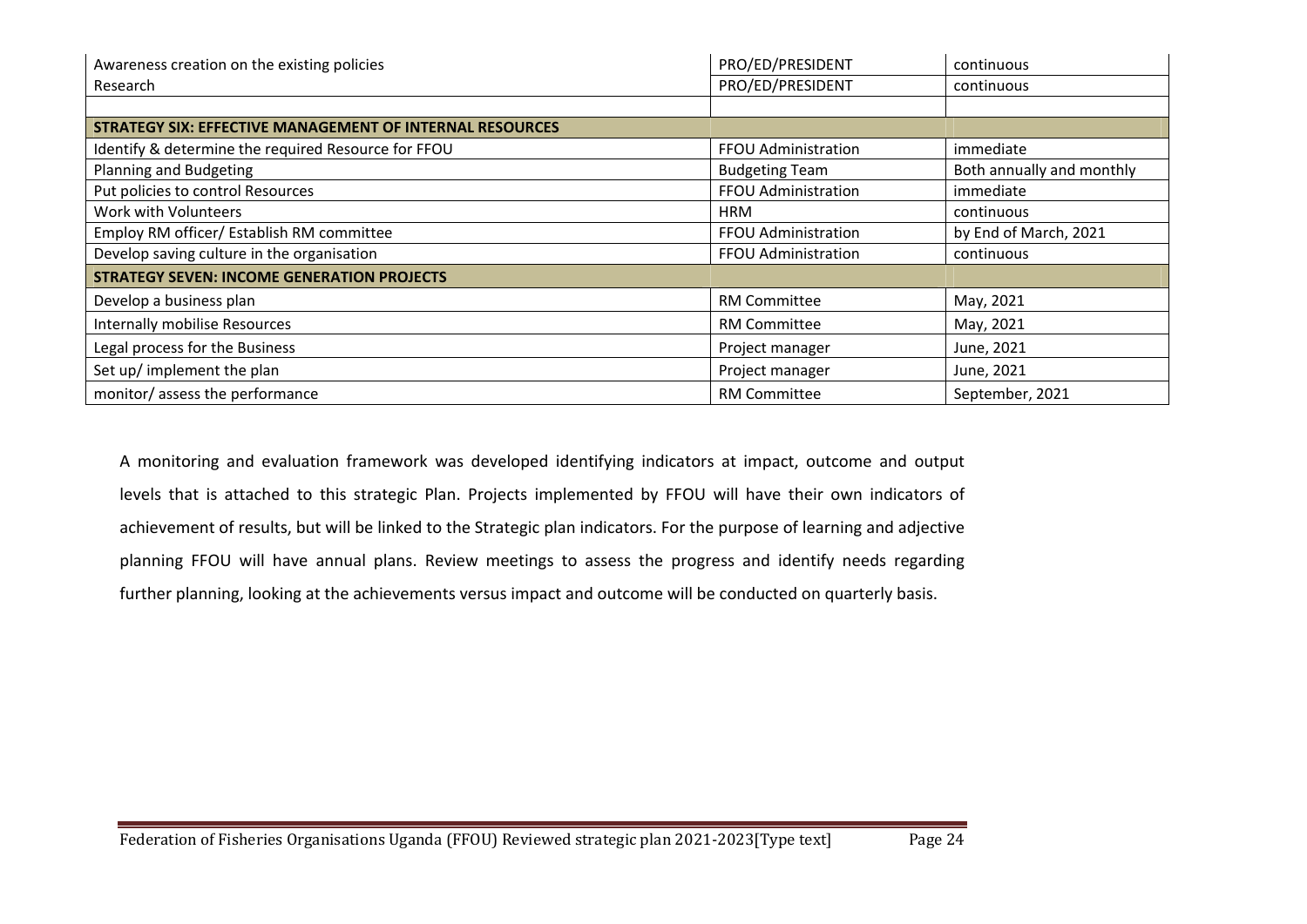# **ANNEX 1; M&E FRAMEWORK**

|              |                                                                                                                       | <b>MONITORING AND EVALUATION</b>                                                                                              |                                                                                                                                                                                                                                                                            |                                                                                                                                                                                     |                                             |                                                                            |                                                   |                                                                           |
|--------------|-----------------------------------------------------------------------------------------------------------------------|-------------------------------------------------------------------------------------------------------------------------------|----------------------------------------------------------------------------------------------------------------------------------------------------------------------------------------------------------------------------------------------------------------------------|-------------------------------------------------------------------------------------------------------------------------------------------------------------------------------------|---------------------------------------------|----------------------------------------------------------------------------|---------------------------------------------------|---------------------------------------------------------------------------|
|              |                                                                                                                       |                                                                                                                               | <b>FRAMEWORK</b>                                                                                                                                                                                                                                                           |                                                                                                                                                                                     |                                             |                                                                            |                                                   |                                                                           |
| NO.          | <b>Intervention</b><br><b>Logic</b>                                                                                   | <b>Strategies</b>                                                                                                             | <b>Indicator</b>                                                                                                                                                                                                                                                           | <b>Means of</b><br><b>Verification</b>                                                                                                                                              | <b>Frequency</b><br>of<br><b>Monitoring</b> | <b>Person</b><br><b>Responsibl</b><br>e                                    | <b>Baselin</b><br>e<br>(insert<br>ref.<br>period) | <b>Target</b><br>(insert<br>ref.<br>period)                               |
| $\mathbf{1}$ | <b>Strategic</b><br>objective 1; To<br>have informed<br>fisheries<br>communities on<br>fisheries related<br>policies, | Sensitize communities<br>on the existing policies<br>and regulations in the<br>sector and the benefits<br>of being compliant. | No. of personnel<br>sensitized on the<br>existing policies and<br>regulations and<br>benefits of being<br>compliant                                                                                                                                                        | Reports on<br>sensitization<br>workshops/mee<br>tings, Lists of<br>fisher folk<br>sensitized                                                                                        | Continuous                                  | FFOU,<br>Stakeholders<br>, Local<br>authorities,<br>development<br>partner | 30% of<br>the<br>populati<br>on                   | 70% of<br>the<br>target<br>populatio<br>n and or<br>case<br>study<br>area |
|              | regulations and<br>human rights by<br>2023.                                                                           | Promote human rights<br>and fishing rights of<br>the fisher folk through<br>awareness campaigns.                              | Level of human &<br>fisheries rights<br>awareness in fishing<br>communities, -No of<br>awareness<br>campaigns carried<br>out in fishing<br>communities, -No<br>of fisher folk<br>sensitized (Specific),<br>-No. of landing sites<br>where sensitization<br>was carried out | Reports on<br>sensitization/<br>awareness<br>creation<br>workshops/mee<br>tings, Lists of<br>fisher folk<br>sensitized,<br>Assessment<br>forms/question<br>naires and<br>pictorials | Continuous                                  | FFOU,<br>Stakeholders<br>, Local<br>authorities,<br>development<br>partner |                                                   |                                                                           |
|              |                                                                                                                       | Collaborate with<br>government and<br>fisheries co-                                                                           | No. of<br>collaborations<br>established with                                                                                                                                                                                                                               | Contracts/<br>MOUs/<br>Partnership                                                                                                                                                  | Quarterly                                   | FFOU,<br>Stakeholders<br>, Local                                           |                                                   |                                                                           |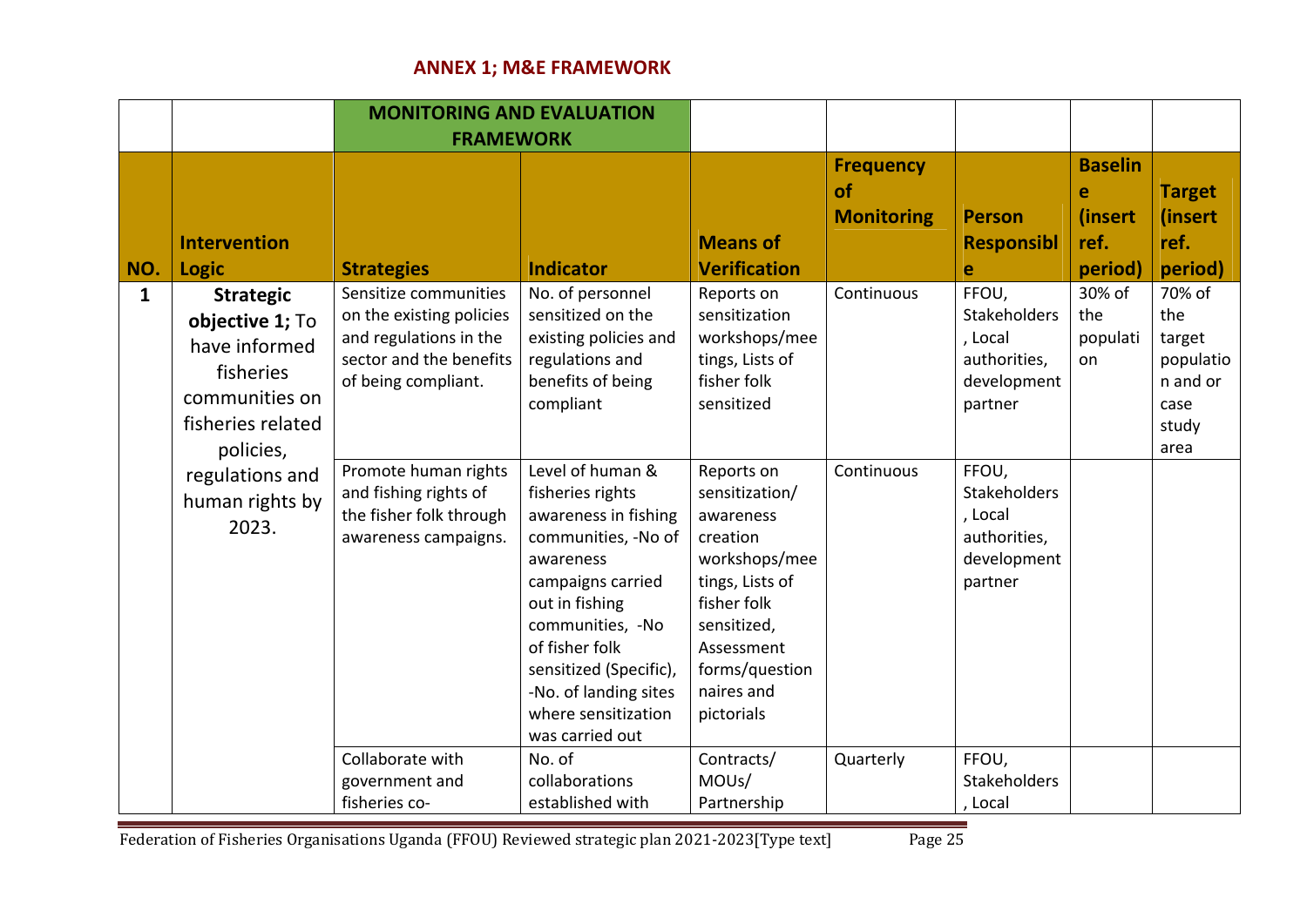| management bodies in<br>provision of<br>information relevant<br>to fisher communities.           | gov't and co-mgt<br>bodies, No of<br>information<br>dissemination<br>documents<br>generated and<br>distributed                                                                      | deeds<br>developed and<br>signed.                                                                                                                                                         |            | authorities,<br>development<br>partner                                            |  |
|--------------------------------------------------------------------------------------------------|-------------------------------------------------------------------------------------------------------------------------------------------------------------------------------------|-------------------------------------------------------------------------------------------------------------------------------------------------------------------------------------------|------------|-----------------------------------------------------------------------------------|--|
| Train trainers and<br>community<br>counsellors in<br>respective<br>communities on<br>compliance. | No. of personnel<br>trained on<br>compliance, No of<br>councillors trained<br>on compliance                                                                                         | <b>Training</b><br>Reports, Lists of<br>TOTs trained,<br>Lists of<br>counsellors<br>trained.                                                                                              | Quarterly  | FFOU,<br><b>Stakeholders</b><br>, Local<br>authorities,<br>development<br>partner |  |
| Conduct legal clinics in<br>partnership with law<br>and human rights<br>CBOs.                    | No of legal clinics<br>established, No. of<br>registered human<br>rights conflicts, No.<br>of conflict<br>resolutions carried<br>out                                                | Established<br>Legal clinics,<br>List of victims<br>and conflicts<br>resolved,<br>Reports on the<br>legal issues<br>handled.                                                              | Continuous | FFOU,<br><b>Stakeholders</b><br>, Local<br>authorities,<br>development<br>partner |  |
| Partner with research<br>institutions for<br>awareness on non-<br>compliance<br>implications.    | No. of research<br>institution<br>partnerships<br>established, No of<br>awareness creation<br>on non-compliance<br>implications carried<br>out, No of research<br>reports developed | Developed and<br>signed MOUs/<br>Contracts/<br>partnership<br>deeds, Reports<br>on awareness<br>creations<br>carried out,<br>Research<br>documents/<br>reports/<br>journals<br>developed. | Continuous | FFOU,<br><b>Stakeholders</b><br>, Local<br>authorities,<br>development<br>partner |  |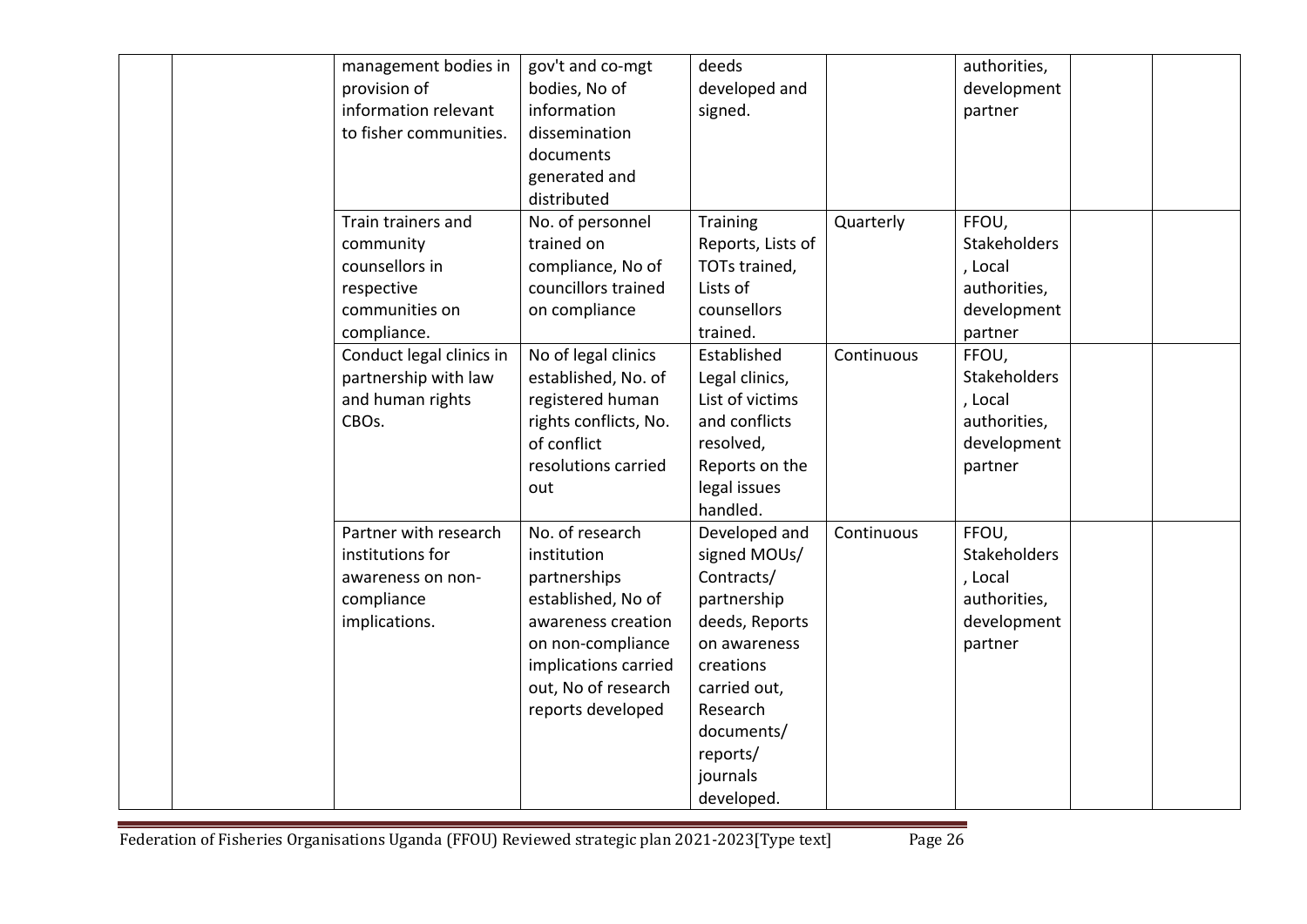| $\mathbf{2}$ | <b>Strategic</b><br>objective<br>2;Enhanced<br>market linkages<br>and improved<br>access to<br>information<br>relevant to the | Develop<br>Abavubi<br>mobile<br>application<br>with modules that<br>provide solutions to<br>intended<br>users'<br>current challenges.<br>Build capacity of the | A well and fully<br>functional Abavubi<br><b>Mobile Application</b><br>developed<br>No of stakeholders<br>empowered on the<br>use of the App, No                                         | A fully<br>functional App,<br>development<br>reports<br>Training<br>Reports, Lists of<br>participants,                                             | Continuous<br>Continuous           | FFOU,<br>Stakeholders<br>and<br>development<br>partner<br><b>FFOU</b> |  |
|--------------|-------------------------------------------------------------------------------------------------------------------------------|----------------------------------------------------------------------------------------------------------------------------------------------------------------|------------------------------------------------------------------------------------------------------------------------------------------------------------------------------------------|----------------------------------------------------------------------------------------------------------------------------------------------------|------------------------------------|-----------------------------------------------------------------------|--|
|              | fisheries<br>business chain<br>through a                                                                                      | fisheries<br>business<br>chain stake holders on<br>use of the app.                                                                                             | of participants<br>trained on the App<br>use                                                                                                                                             | Report of app<br>users and<br>downloads(pro<br>gress report)                                                                                       |                                    |                                                                       |  |
|              | mobile<br>application by<br>2023.                                                                                             | Sensitize fisheries<br>groups to appreciate<br>the Abavubi mobile<br>App services.                                                                             | No of fisher groups<br>empowered on the<br>use of the App, No<br>of fisher folk trained<br>on the App use,<br>Level of fisher folk<br>using the App, No of<br>downloads                  | <b>Training</b><br>Reports, Lists of<br>fisher folk<br>trained and<br>sensitized,<br>Report of app<br>users and<br>downloads(pro<br>gress report)  | Continuous                         | <b>FFOU</b>                                                           |  |
|              |                                                                                                                               | Train IT administrators<br>with<br>fishing<br>in<br>communities to extend<br>technical assistance.                                                             | No of ITAs (Trainers<br>of trainers)<br>empowered on the<br>use of the App, No<br>of fisher folk trained<br>on the App use,<br>Level of fisher folk<br>using the App, No<br>of downloads | <b>Training</b><br>Reports, Lists of<br>TOTs trained,<br>Lists of ITAs<br>trained, Report<br>of app users<br>and<br>downloads(pro<br>gress report) | Quarter 5 of<br>Abavubi<br>project | FFOU                                                                  |  |
|              |                                                                                                                               | Set up a call centre<br>with a toll free help<br>line in support of the                                                                                        | An established call<br>centre, An existent<br>Toll free number                                                                                                                           | Report,<br>available toll<br>free number,                                                                                                          | Quarter 6 of<br>Abavubi<br>project | FFOU                                                                  |  |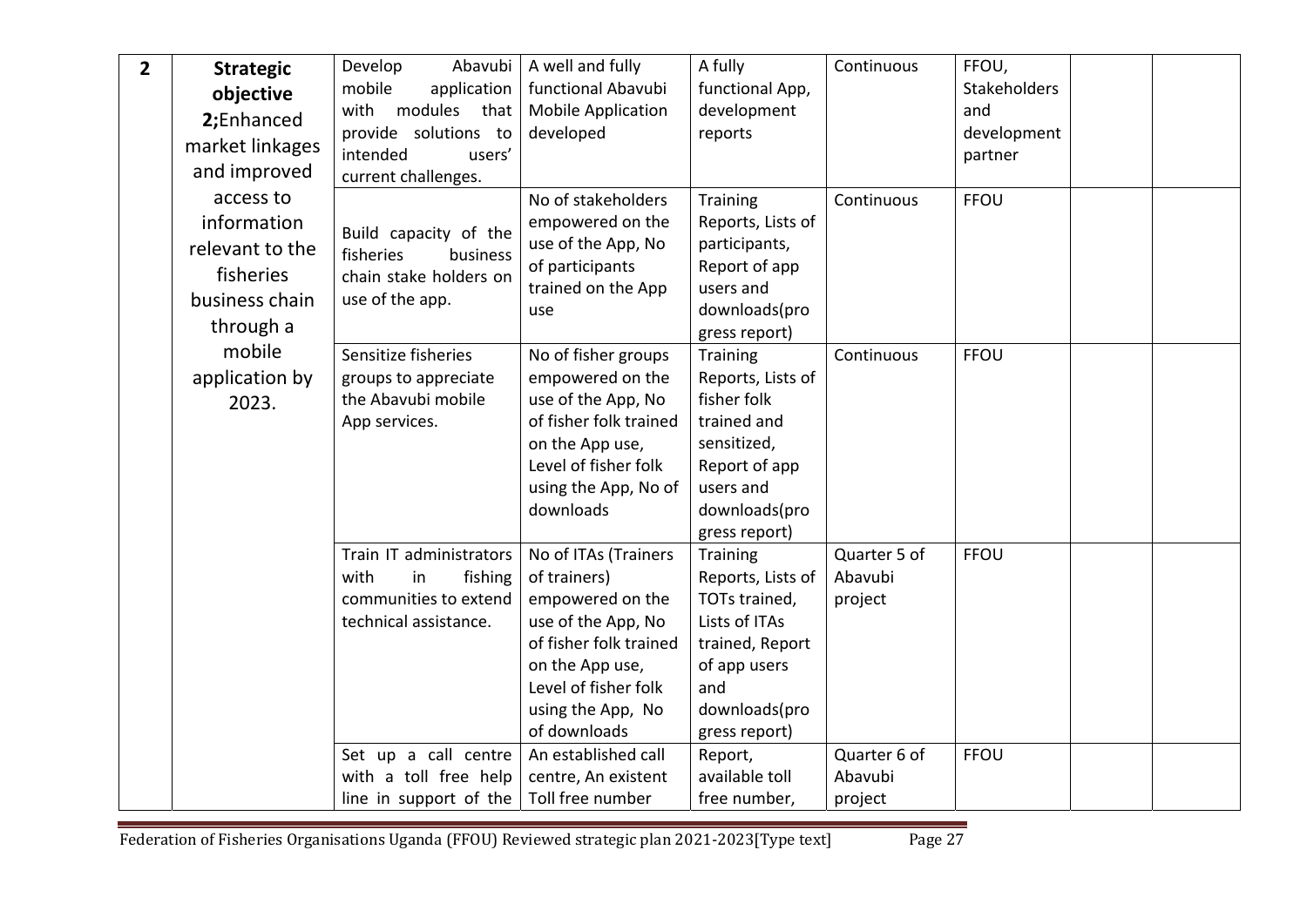|  | app services.              |                        | call centre       |            |             |  |
|--|----------------------------|------------------------|-------------------|------------|-------------|--|
|  | Conduct campaigns on       | No of safety           | Reports, Lists of | Continuous | <b>FFOU</b> |  |
|  | safety on the lake and     | awareness              | sensitized        |            |             |  |
|  | market linkages.           | campaigns carried      | personnel, IEC    |            |             |  |
|  |                            | out, Level of safety   | materials         |            |             |  |
|  |                            | awareness among        | developed, List   |            |             |  |
|  |                            | fishing communities,   | of market links   |            |             |  |
|  |                            | No of market           | created           |            |             |  |
|  |                            | linkages created       |                   |            |             |  |
|  |                            | No of surveys          | Reports,          | Continuous | <b>FFOU</b> |  |
|  | Carry out surveys on       | carried out on         | questionnaires,   |            |             |  |
|  | consumer satisfaction      | consumer               | assessments       |            |             |  |
|  | services<br>and<br>app     | satisfaction, No of    | forms, oral       |            |             |  |
|  | appreciation.              | participants           | interview         |            |             |  |
|  |                            | interviewed in the     | recordings,       |            |             |  |
|  |                            | survey                 | pictorials        |            |             |  |
|  |                            | No of dialogues        | List of           | Continuous | <b>FFOU</b> |  |
|  | out<br>stake<br>Carry      | carried out, No of     | participants,     |            |             |  |
|  | holders<br>dialogue on     | participants,          | report,           |            |             |  |
|  | current issues in the      | Platforms used for     | Platforms and     |            |             |  |
|  | subsector                  | the dialogue (Links if | links used,       |            |             |  |
|  |                            | any)                   | audio & video     |            |             |  |
|  |                            |                        | recordings        |            |             |  |
|  | Constantly<br>upgrade      | No of upgrades/        | Functional App,   | Continuous | <b>FFOU</b> |  |
|  | the mobile app to suit $ $ | updates carried out,   | and Technical     |            |             |  |
|  | user needs in the          | A fully functional     | update reports    |            |             |  |
|  | business<br>dynamic        | App at various         |                   |            |             |  |
|  | within<br>environment      | update versions        |                   |            |             |  |
|  | the fisheries industry.    |                        |                   |            |             |  |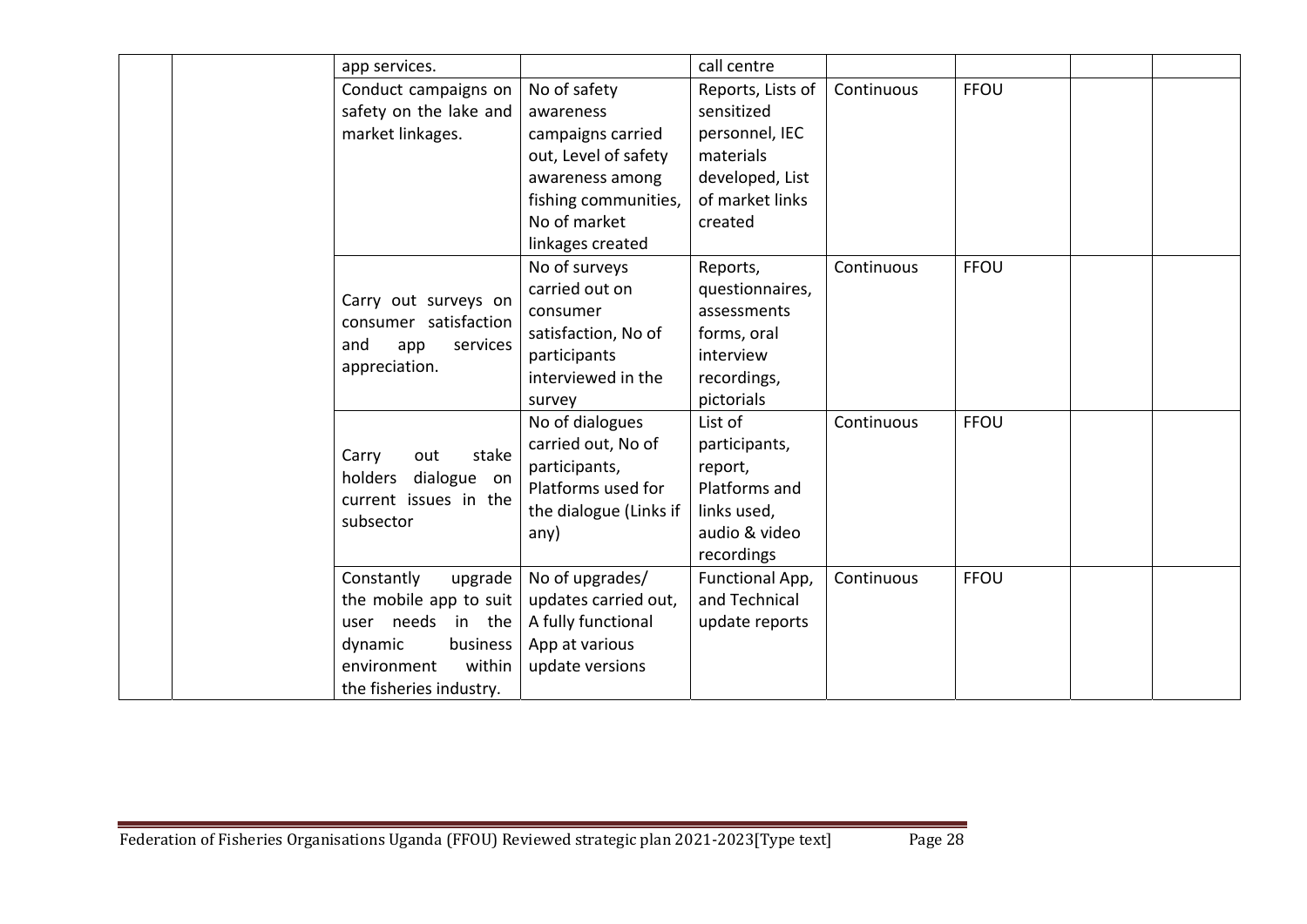| 3 | <b>Strategic</b><br>objective 3;<br>Enhanced<br>participation of<br>fishers and lake               | Engage in awareness<br>campaigns on proper<br>garbage<br>waste and<br>disposal.                                             | No of awareness<br>campaigns carried<br>out on waste<br>management, Level<br>of mind-set change                                                                                | Reports, Lists of<br>sensitized fisher<br>folk, IEC<br>materials<br>developed and                                                                        | Continuous | FFOU        |  |
|---|----------------------------------------------------------------------------------------------------|-----------------------------------------------------------------------------------------------------------------------------|--------------------------------------------------------------------------------------------------------------------------------------------------------------------------------|----------------------------------------------------------------------------------------------------------------------------------------------------------|------------|-------------|--|
|   | users in protection<br>of the eco-system<br>and the<br>environment<br>around the lakes by<br>2023. |                                                                                                                             | among fisher folk on<br>waste management,<br>No of participants<br>sensitized                                                                                                  | distributed,<br>improved waste<br>management in<br>target<br>communities,<br>pictorials,                                                                 |            |             |  |
|   |                                                                                                    | Promote<br>re-<br>forestation in depleted<br>districts around the<br>lakes.                                                 | No. of trees planted<br>around lake shores,<br>No. of districts and<br>landing sites where<br>re-afforestation is<br>carried out                                               | Field reports,<br>pictorials,<br>planted trees,<br>List of landing<br>sites & districts<br>where re-<br>afforestation<br>was done                        | Continuous | FFOU        |  |
|   |                                                                                                    | Mobilize resources for<br>climate change action<br>and protection of the<br>Eco-system.                                     | No. of proposals/<br>concepts on climate<br>change/Eco-<br>systems developed<br>and submitted, No.<br>of strategies<br>developed, No. of<br>resources (all types)<br>acquired. | Proposals/<br>concept papers<br>developed and<br>submitted,<br>Developed RM<br>strategies,<br>Developed/sign<br>ed MOUs and<br>partnership<br>agreements | Open       | FFOU        |  |
|   |                                                                                                    | Encourage community<br>participation<br>and<br>industrial intervention<br>in regulating the water<br>hyacinth especially on | Level of community<br>engagement in<br>water hyacinth<br>control, No of<br>industries engaged                                                                                  | Reports,<br>pictorials, List<br>of participants,<br>Cleared lake<br>shores                                                                               | Open       | <b>FFOU</b> |  |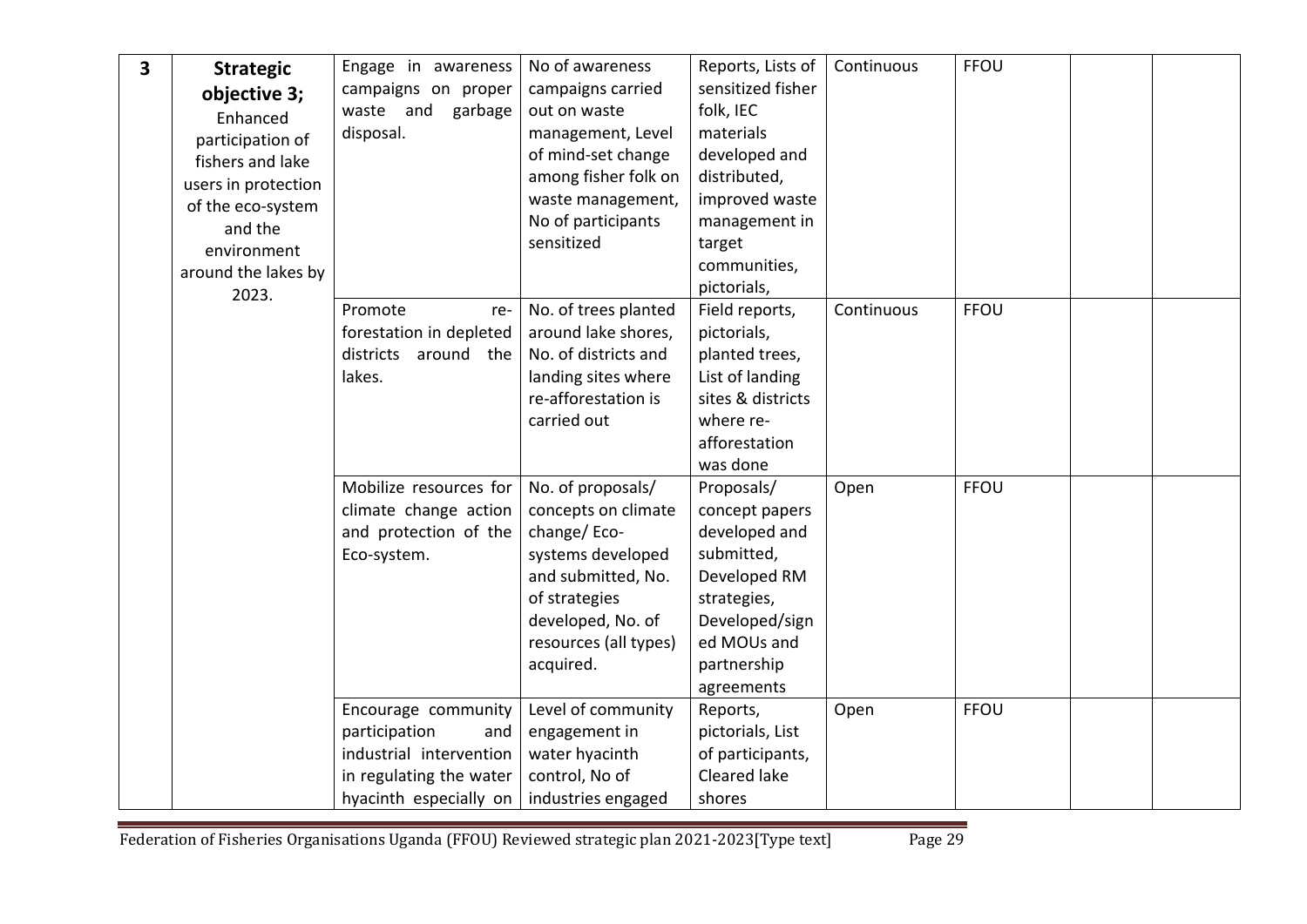| the lake boundaries.                                                                                                                                                                                        | in water hyacinth<br>control                                                                                                                                        |                                                                                                                                                                            |            |                                  |  |
|-------------------------------------------------------------------------------------------------------------------------------------------------------------------------------------------------------------|---------------------------------------------------------------------------------------------------------------------------------------------------------------------|----------------------------------------------------------------------------------------------------------------------------------------------------------------------------|------------|----------------------------------|--|
| Ensure<br>improved<br>sanitization<br>and<br>hygiene<br>. of<br>communities<br>around<br>lakes<br>through<br>the<br>"WASH"<br>various<br>like<br>programs<br>orientation<br>to<br>eco-<br>friendly toilets. | Level of awareness<br>on community<br>hygiene, Level of<br>mind-set change on<br>sanitation and<br>hygiene, No. of<br>sanitation and<br>hygiene facilities<br>setup | Improved<br>hygiene in<br>target areas,<br>Established<br>WASH facilities,<br>Impact<br>Assessment<br>reports,<br>Assessment<br>forms/<br>questionnaires,<br>site pictures | Continuous | <b>FFOU</b>                      |  |
| re-usable<br>Encourage<br>and/or cost effective<br>source of energy for<br>production<br>and<br>preservation                                                                                                | Level of mind-set<br>change on the use<br>of renewable energy<br>sources in fish<br>businesses, No. of<br>fisher folk adopted<br>to renewable energy<br>sources     | Renewable<br>energy sources<br>and equipment<br>in place,<br>Assessment<br>forms on<br>renewable<br>energy                                                                 | Open       | <b>FFOU</b>                      |  |
| Tree planting.                                                                                                                                                                                              | No. of trees planted<br>around lake shores,<br>No. of landing sites<br>where afforestation<br>is carried out                                                        | Field reports,<br>pictorials,<br>planted trees at<br>landing sites                                                                                                         | Open       | FFOU, DLGs<br>and<br>communities |  |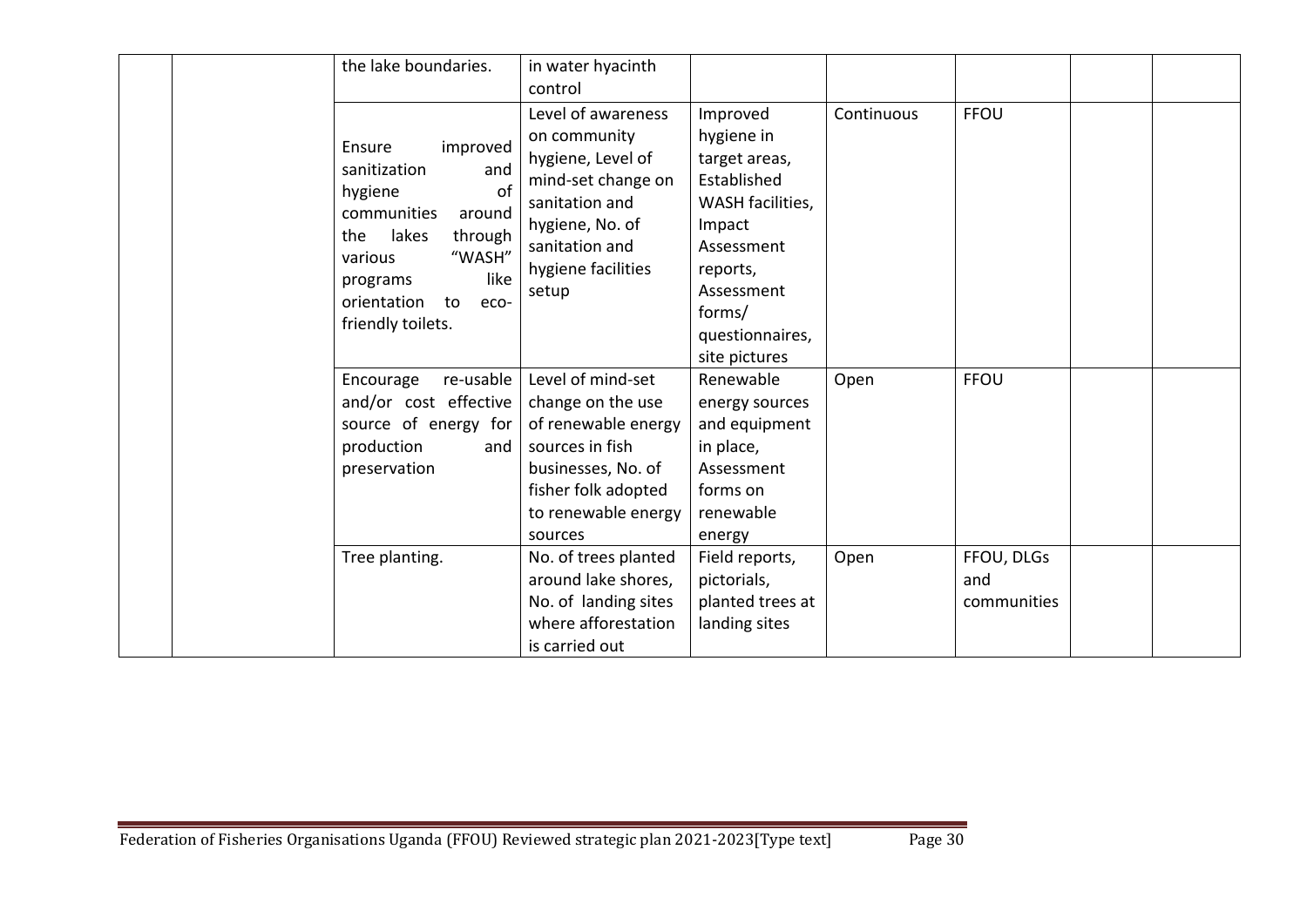| 4 | <b>Strategic</b><br>objective 4;<br>Enhanced capacity<br>of women and<br>youth within fisher<br>communities for<br>better participation<br>in the fisheries | Enhance capacity of<br>women and youth to<br>participate<br>in.<br>leadership<br>of<br>associations.                                 | Level of<br>participation for<br>women and youth in<br>association<br>leadership positions,<br>No. of women and<br>youth in decision<br>making positions, | Lists of women<br>and youth<br>having<br>leadership<br>positions,<br>Minutes for<br>decision making<br>meeting,         | Open | FFOU |  |
|---|-------------------------------------------------------------------------------------------------------------------------------------------------------------|--------------------------------------------------------------------------------------------------------------------------------------|-----------------------------------------------------------------------------------------------------------------------------------------------------------|-------------------------------------------------------------------------------------------------------------------------|------|------|--|
|   | business chain by<br>2023.                                                                                                                                  |                                                                                                                                      | No. of decisions, and<br>ideas developed by<br>women and youth                                                                                            | Capacity<br>building<br>reports, No. of<br>women & youth<br>willing to<br>uptake<br>leadership<br>positions             |      |      |  |
|   |                                                                                                                                                             | Train in<br>leadership,<br>and<br>other<br>business<br>skills<br>well<br>as<br>as<br>financial literacy.                             | No of women and<br>youth empowered<br>in leadership &<br>financial skills.                                                                                | Training<br>Reports, Lists of<br>participants                                                                           | Open | FFOU |  |
|   |                                                                                                                                                             | Source for low interest<br>loans to train folks to<br>start or boost their<br>own businesses.                                        | No. of low interest<br>loans acquired, No.<br>of loan sources<br>established, and No.<br>of women and youth<br>acquiring or have<br>acquired loans        | Loan acquisition<br>contracts/agree<br>ments, loan<br>request forms,<br>List of women<br>and youth who<br>receive loans | Open | FFOU |  |
|   |                                                                                                                                                             | Encourage and train<br>them in aquaculture<br>fish<br>farming<br>as<br>diversity from catch<br>fisheries for a better<br>livelihood. | No. of youth and<br>women empowered<br>on aquaculture fish<br>farming, Level of<br>livelihood change in<br>fisher communities,<br>and No. of              | Training<br>reports, lists of<br>participants,<br>questionnaires,<br>evaluation and<br>assessment<br>forms              | Open | FFOU |  |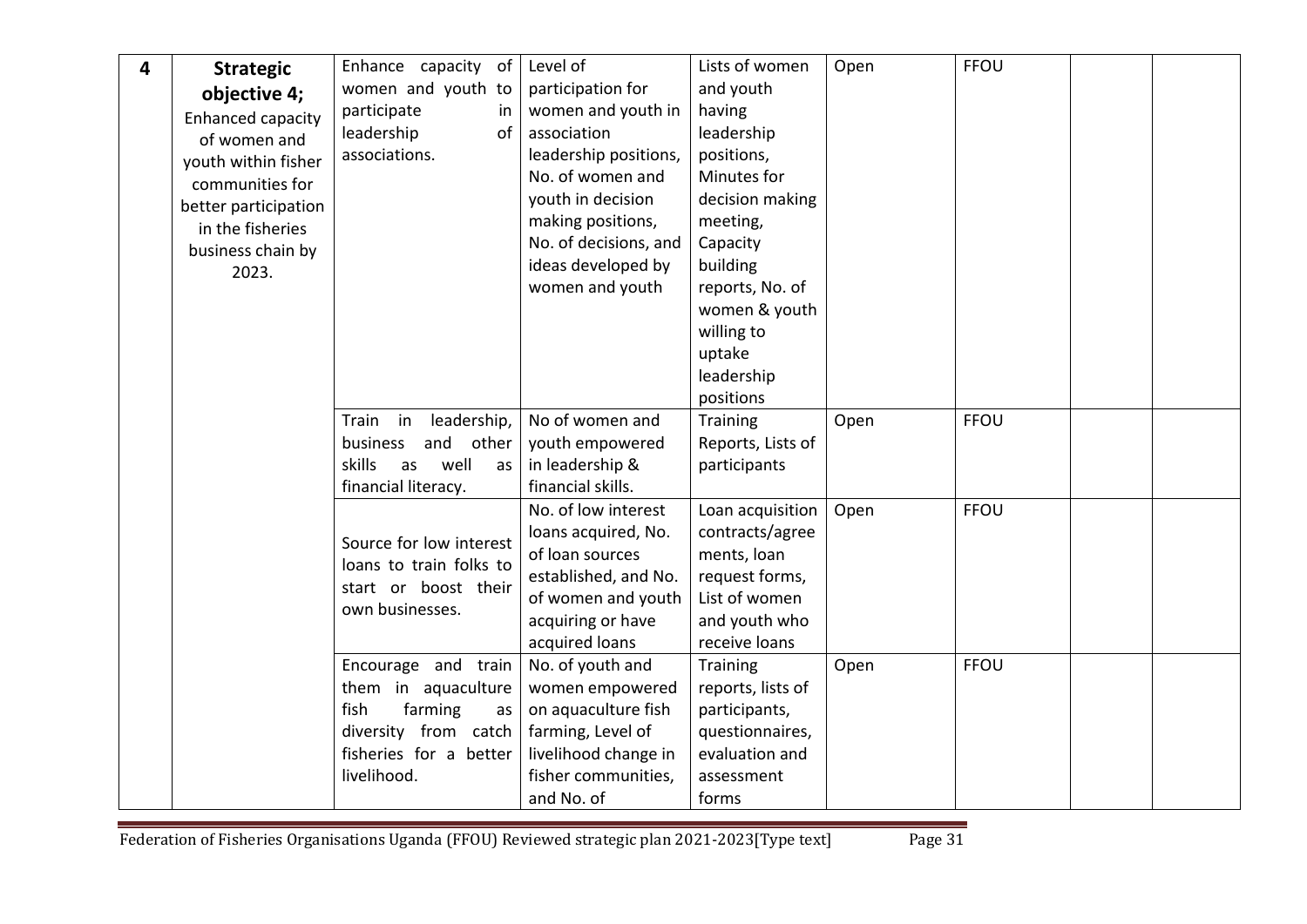|   |                  |                            | youth/women/assoc     |                    |           |             |  |
|---|------------------|----------------------------|-----------------------|--------------------|-----------|-------------|--|
|   |                  |                            | iations adopting      |                    |           |             |  |
|   |                  |                            | aquaculture fish      |                    |           |             |  |
|   |                  |                            | farming.              |                    |           |             |  |
|   |                  | their<br>Empower           | Level of              | Lists of women     | Open      | <b>FFOU</b> |  |
|   |                  | contribution to<br>the     | participation for     | and youth          |           |             |  |
|   |                  | decision-making            | women and youth in    | attending          |           |             |  |
|   |                  | mechanism within the       | decision making, No.  | decision making    |           |             |  |
|   |                  | fisheries<br>business      | of women and youth    | meetings,          |           |             |  |
|   |                  | chains.                    | in decision making    | Minutes for        |           |             |  |
|   |                  |                            | positions, No. of     | decision making    |           |             |  |
|   |                  |                            | decisions, and ideas  | meeting.           |           |             |  |
|   |                  |                            | developed by          |                    |           |             |  |
|   |                  |                            | women and youth       |                    |           |             |  |
|   |                  |                            | No. of DBOs,          | Registration       | Open      | <b>FFOU</b> |  |
|   |                  | Mobilize/<br>organize      | associations and      | certificates and   |           |             |  |
|   |                  | more of them into          | Sacco's established,  | licences. Lists of |           |             |  |
|   |                  | DBOs, associations and     | No. of women and      | Established        |           |             |  |
|   |                  | Sacco's where they         | youth mobilized.      | DBOs/associati     |           |             |  |
|   |                  | can share experiences,     |                       | ons/Saccos,        |           |             |  |
|   |                  | resources<br>and           |                       | Lists of           |           |             |  |
|   |                  | interests to improve       |                       | members per        |           |             |  |
|   |                  | on them.                   |                       | DBOs/Saccos/A      |           |             |  |
|   |                  |                            |                       | ssociation         |           |             |  |
| 5 | <b>Strategic</b> | To provide fish farming    | No. of trained fisher | Training           | Quarter 1 | FFOU        |  |
|   | objective 5;     | training<br>to<br>200      | folk on fish farming, | Reports, Lists of  |           |             |  |
|   | Increased fish   | interested<br>groups       | No. of trainings held | participants       |           |             |  |
|   | production and   | within<br>our              |                       |                    |           |             |  |
|   | sustainable      | membership by 2023.        |                       |                    |           |             |  |
|   | development of   | Set up a FFOU centre       | An established fully  | Registration       | Open      | FFOU        |  |
|   | aquaculture and  | for technical training,    | functional training   | certificates and   |           |             |  |
|   | Aquaponics among | research<br>and            | and research centre,  | operational        |           |             |  |
|   | fish farming     | demonstration in line      | No. of recruited      | licences,          |           |             |  |
|   |                  | with fish hatching and $ $ | technical staff, No.  | Existent           |           |             |  |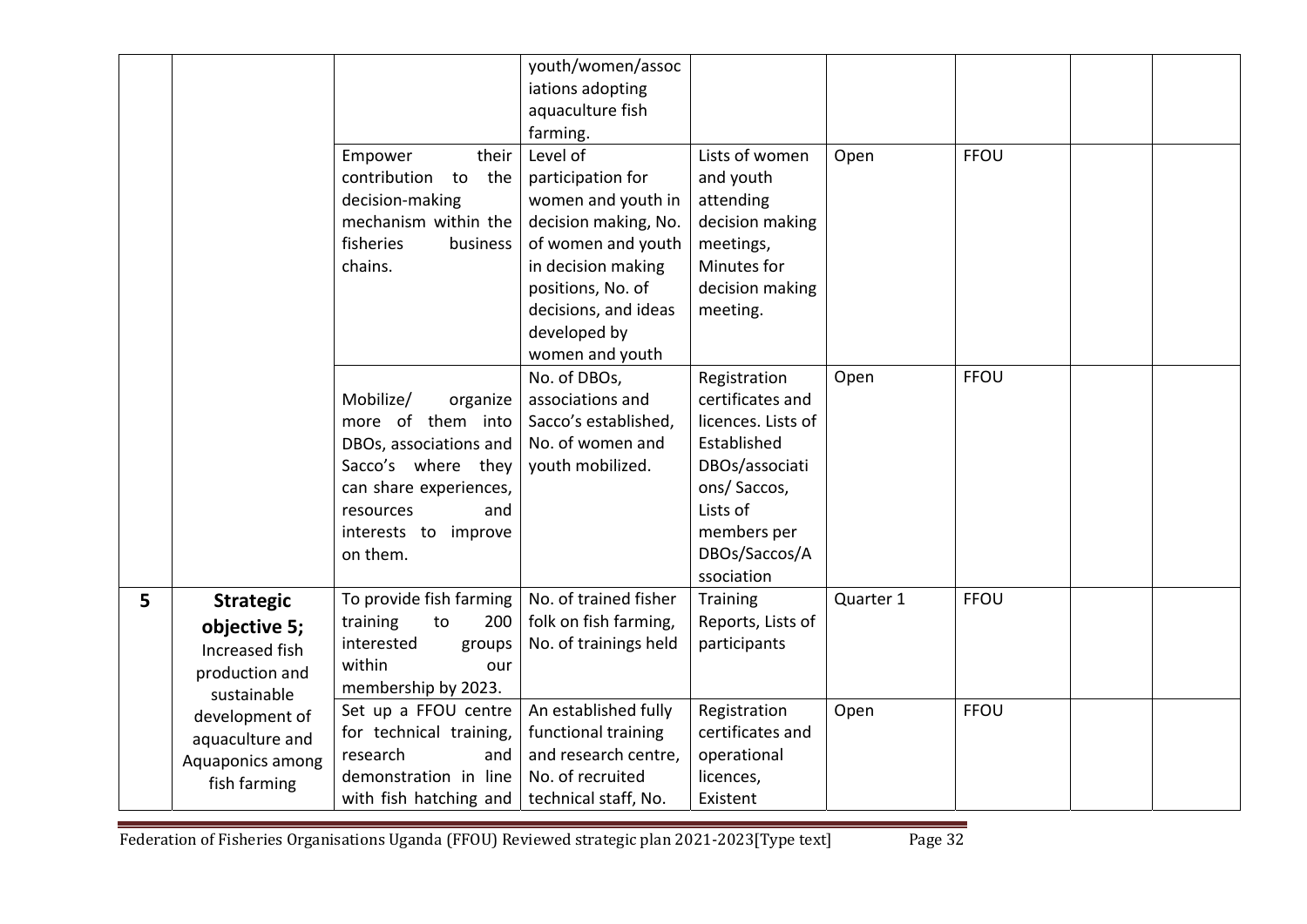| communities. | breeding.                                                                                                                                                                   | of trainees<br>supported by the<br>Centre                                                                                                                                                               | students,<br>Recruited staff,<br>Training centre<br>in place                                                                                                               |      |             |  |
|--------------|-----------------------------------------------------------------------------------------------------------------------------------------------------------------------------|---------------------------------------------------------------------------------------------------------------------------------------------------------------------------------------------------------|----------------------------------------------------------------------------------------------------------------------------------------------------------------------------|------|-------------|--|
|              | Encourage<br>/promote  <br>co-operatives among<br>aquaculture<br>fish  <br>for<br>farmers<br>easy<br>relevant<br>to<br>access<br>information<br>and<br>financial resources. | No. of co-operatives<br>established among<br>fish farmers,<br>Quantity of<br>information<br>accessed by fish<br>farmers co-<br>operatives, No. of<br>financial resources<br>availed for<br>cooperatives | Registration<br>certificates and<br>licences,<br>Available<br>information and<br>data<br>(Documents/<br>Journals/Fact<br>sheets),<br>Financial<br>support<br>agreements    | Open | <b>FFOU</b> |  |
|              | Sensitize fisher folks to<br>diversify<br>towards<br>aquaculture<br>and<br>Aquaponics by way of<br>introducing Fish cages.                                                  | No of fisher folk<br>empowered on<br>aquaculture and<br>aquaponics                                                                                                                                      | Sensitization<br>reports, Lists of<br>sensitized fisher<br>folk among<br>fishing<br>communities                                                                            | Open | <b>FFOU</b> |  |
|              | Promote aquaculture<br>activities within fishing<br>communities.                                                                                                            | Level of awareness<br>on aquaculture in<br>fishing communities,<br>No of fisher folk/<br>associations<br>adopting the<br>technology                                                                     | Reports on<br>awareness<br>creation<br>workshops/mee<br>tings, Lists of<br>sensitized fisher<br>folk,<br>Questionnaires,<br>assessment<br>forms, Reports<br>on aquaculture | Open | <b>FFOU</b> |  |